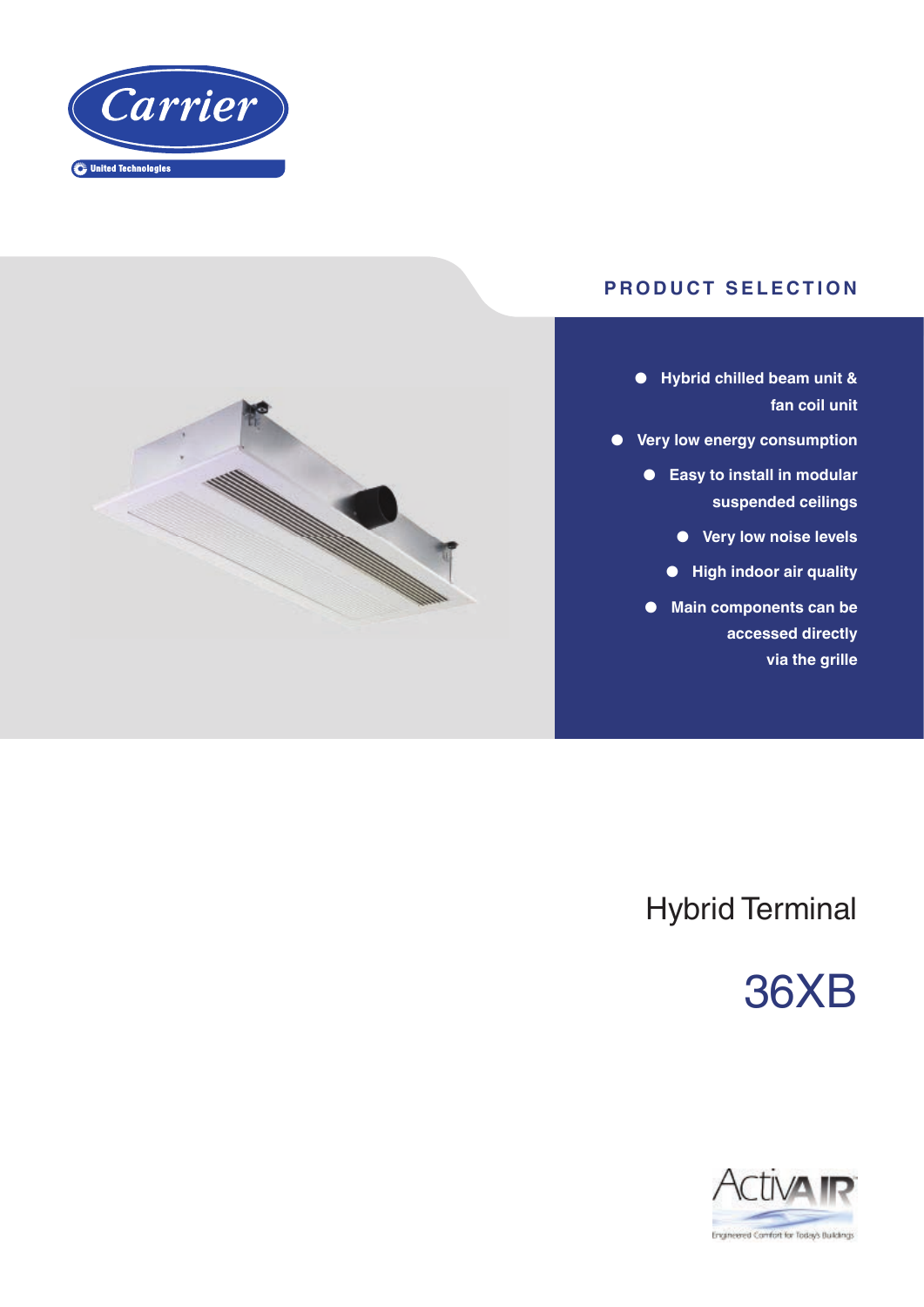#### **Contents**

The photograph on the front cover is for illustrative purposes only and is not part of any offer for sale or contract.<br>The manufacturer reserves the right to update the design at any time, without prior warning.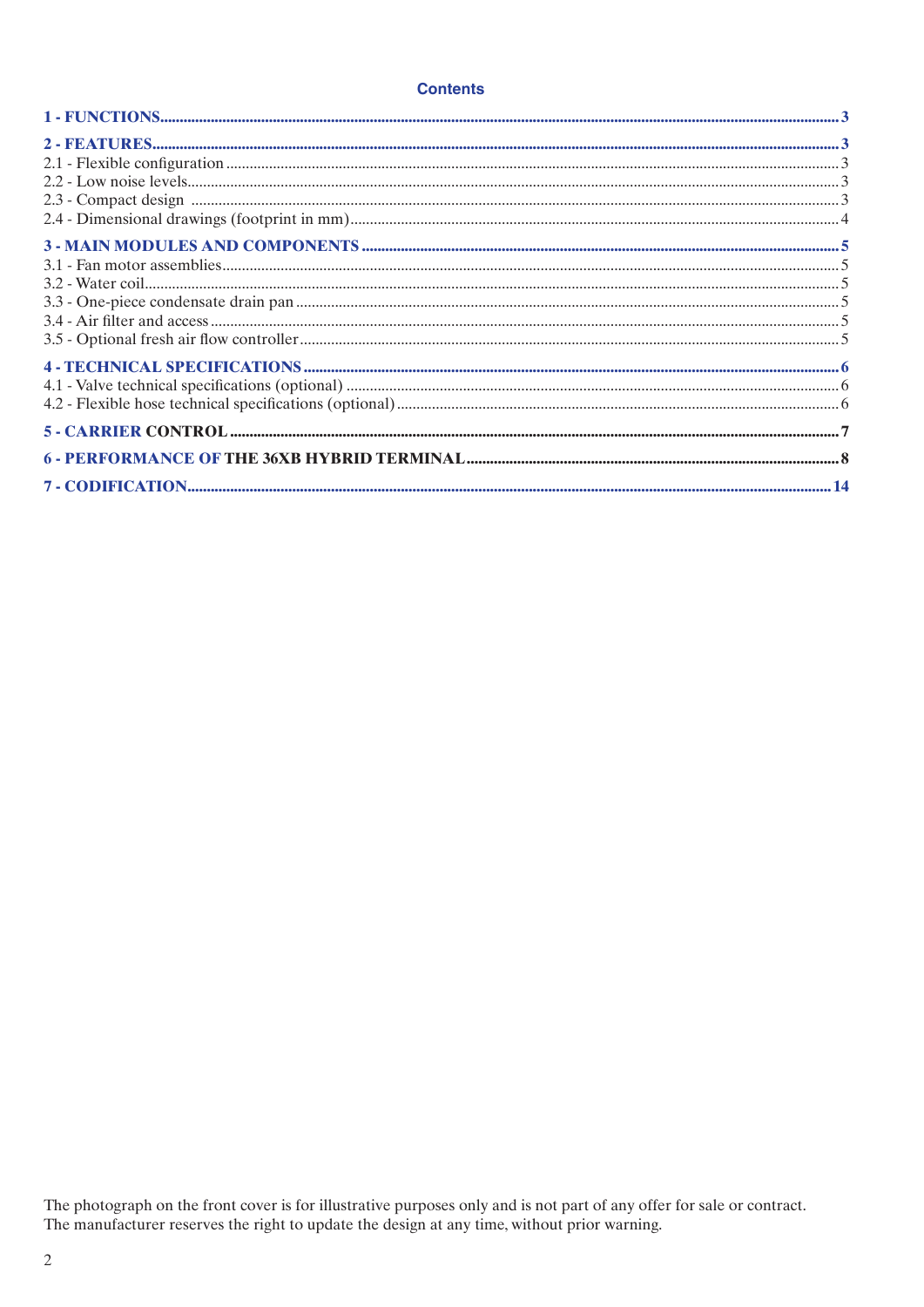#### **1 - FUNCTIONS**

- The 36XB Hybrid Terminal combines the functional advantages of a chilled beam and a fan coil unit in one single product.
- Connected to the building's fresh air supply, the 36XB Hybrid Terminal makes it possible to provide heating or cooling and fresh air to the room by means of induction, even with the fan unit off, ensuring maximum energy efficiency and silent operation.
- The 36XB Hybrid Terminal fan is only used for very short periods (peak heating or cooling demand), providing a responsive system to maintain the comfort of occupants while reducing energy consumption for 80% of the operating time.
- The 36XB Hybrid Terminal is supplied as standard with a condensate drain pan, making it possible to operate at very low chilled water settings with no risk of condensation forming in the occupied area.
- The 36XB Hybrid Terminal guarantees optimum comfort levels thanks to its LEC low energy fan, used as a booster when the heating or cooling demand increases.
- It makes it possible to counter the negative radiant effects of cold or hot walls and eliminate stratification.
- The range of fresh air flows available makes it possible to use the area as office space or a meeting room.
- The 36XB Hybrid Terminal is available with a changeover, 2-pipe cooling and heating coil, or as a 4-pipe version (by special request) (2 pipes + six-way valves).

#### **2 - FEATURES**

#### **2.1 - Flexible configuration**

The 36XB Hybrid Terminal consists of:

- a shallow Hybrid Terminal base (< 200 mm) making it possible to mount in suspended ceilings with limited space, making it ideal for refurbishment projects or to improve occupant comfort thanks to increased volume gained by greater usable height inside the suspended ceiling.
- an intake and distribution grille measuring 1200 x 600 mm, which fits perfectly into suspended ceiling tiles. This grille can be customised on request to fit all types of suspended ceiling. The design of the Carrier discharge diffuser ensures excellent distribution of cooling air in the occupied space thanks to the Coanda effect, and excellent heating distribution thanks to high air velocities, to limit the effects of stratification.







#### **2.2 - Low noise levels**

In order to further enhance occupant comfort this product range offers especially low noise levels. The 36XB Hybrid Terminal is almost completely silent for 80% of the time, operating as an induction unit without fans.

It is fitted as standard with anti-vibration suspended mounts.

#### **2.3 - Compact design**

The height of the condensate drain is optimised. In order to reduce the footprint as far as possible, the 36XB Hybrid Terminal uses high-efficiency heat exchangers with very high cooling capacity/treated air flow ratios.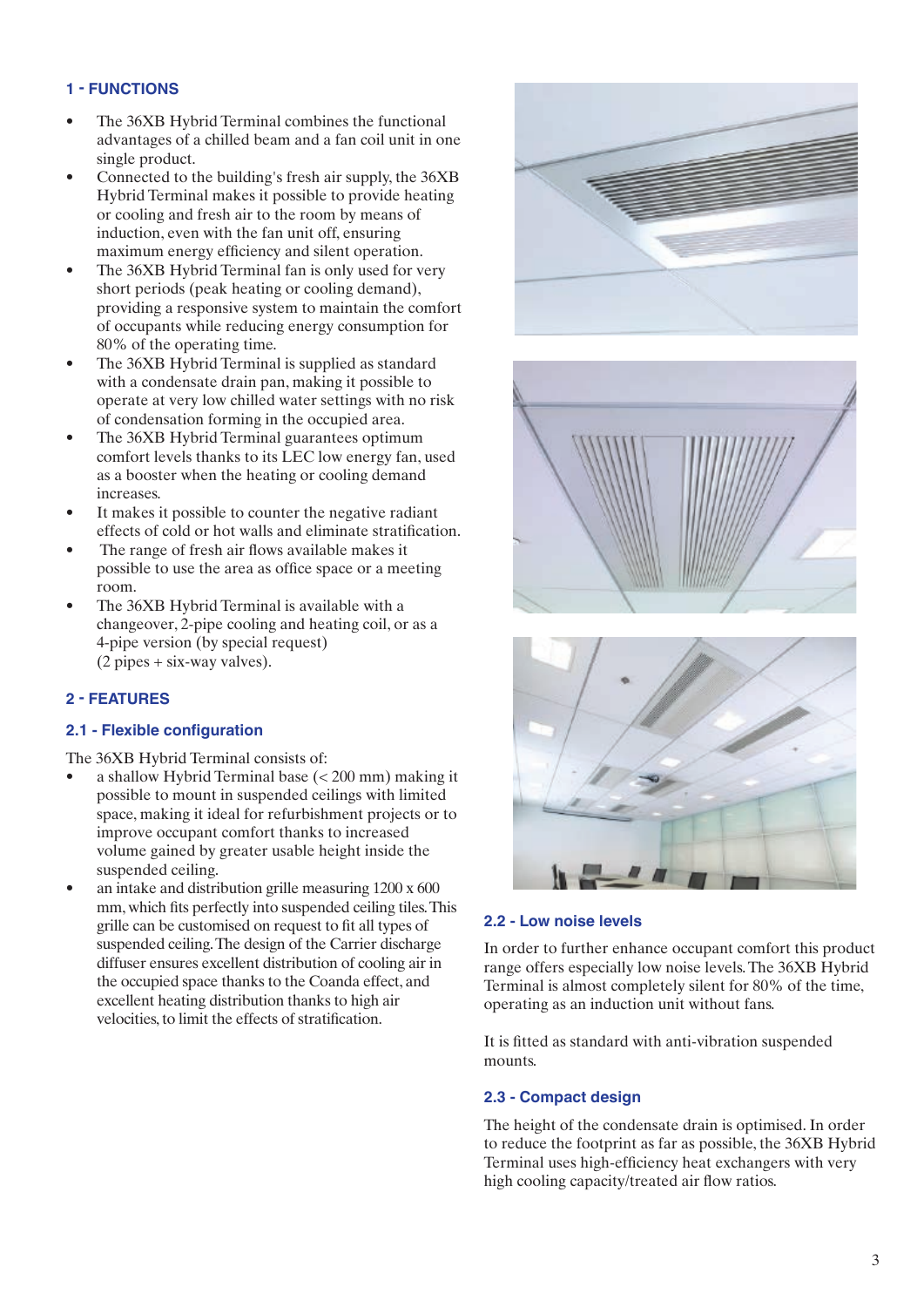#### **2.4 - Dimensional drawings (footprint in mm)**

*NOTE: All drawings shown have the coil connections on the right-hand side. Units with left-hand connections are symmetrical.*

**Size 1** 

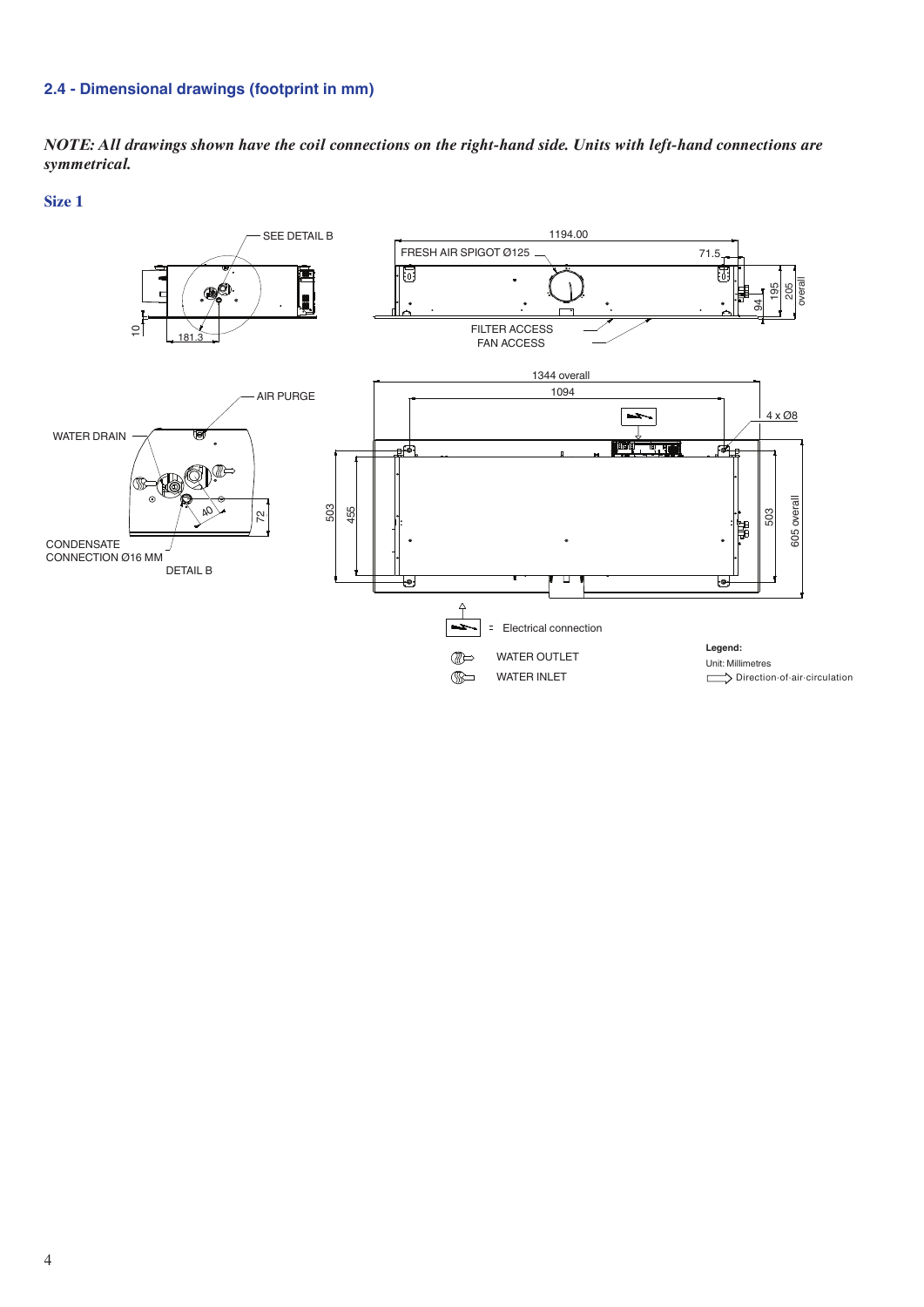#### **3 - Main modules and components**

#### **3.1 - Fan motor assemblies**

to determine the wiring of the fan motor.

#### **3.1.1.Low Energy, variable speed, EC fan motor**

The 36XB Hybrid Terminal is equipped with a variable speed "LEC" type fan motor controlled by a signal from 0 to 10 volts available with the Carrier "NTC" or "WTC" type electronic control.

The technology of the variable speed LEC (low energy consumption) motors meets all new energy performance objectives

for buildings. This solution improves the performance of the unit, and ensures it meets all new regulations for building energy efficiency. LEC motors provide:

- Greater comfort the variable speed LEC motor reduces the noise level thanks to ultra-silent air flow variations. With the NTC control, it is possible to limit the maximum fan speed in order to control the sound level to suit the application.
- Maximum flexibility the air flow is adjusted automatically from 0 to 100%, providing perfect cooling or heating conditions in the room.
- Extended service life the low energy LEC technology motors run at lower fan motor temperatures which extends their service life.

#### **3.2 - Water coil**

- Copper tubes mechanically expanded into aluminium fins.
- 1/2" inlet/outlet female threaded connections
- Air purge valves and drain are standard.
- Operating pressure 1600 kPa.

The two-pipe coil and the condensate pan are directly accessible through the grille, making maintenance quick and easy.

#### **3.3 - One-piece condensate drain pan**

The 36XB Hybrid terminal is supplied as standard with a thermally insulated condensate pan for the cooling coil.

Tray with 16 mm external diameter connection.

#### **3.4 - Air filter and access**

The Carrier 36XB Hybrid Terminal is fitted with an EU3 non-cleanable filter in compliance with the EN 779 standard, M1 fire resistance rating, metal wire frame.



(Fig. 1)

#### **3.5 - Optional fresh air flow controller**

#### **3.5.1 - Constant fresh air flow controller**

The 36XB Hybrid Terminal can be fitted with a constant fresh air flow controller, fixed at 8.5  $\frac{1}{s}$  (30 m<sup>3</sup>/h) or with an adjustable device providing flows from 17  $\frac{1}{s}$  (60 m<sup>3</sup>/h) to 44 l/s (160 m3 /h), allowing control of fresh air consumption. The fresh air feed is located before the water coils.

The 17 l/s (60 m<sup>3</sup>/h) fresh air controller can be modified on site by moving or removing two plastic restrictors to increase capacity up to a maximum fresh air flow of 44 l/s  $(160 \text{ m}^3/\text{h})$ .

*NOTE: The operation of the 8.5 l/s (30 m3 /h) fixed fresh air flow rate controller requires a minimum differential pressure minimum of 50 Pa, and the 17 l/s (60 m<sup>3</sup> /h) to 44 l/s (160 m<sup>3</sup> /h) adjustable fresh air controller requires a minimum differential pressure of 70 Pa.*

#### **3.5.2 - Variable fresh air controller**

The 36XB Hybrid Terminal can be fitted with a 0 to 41l/s (0 to 150 m3 /h) variable fresh air controller (available as an option).

This is connected to the Carrier digital control and can control the fresh air inlet flow rate in two ways:

- either a fixed flow rate determined by the installer, that can be reconfigured as desired,
- or according to the  $CO_2$  concentration. In this case it is controlled by a  $CO_2$  sensor which is connected via the Carrier digital control.

#### *NOTE: In the case of the variable fresh air flow rate controller, it is necessary for the upstream pressure in the fresh air duct to be at least 180 Pa.*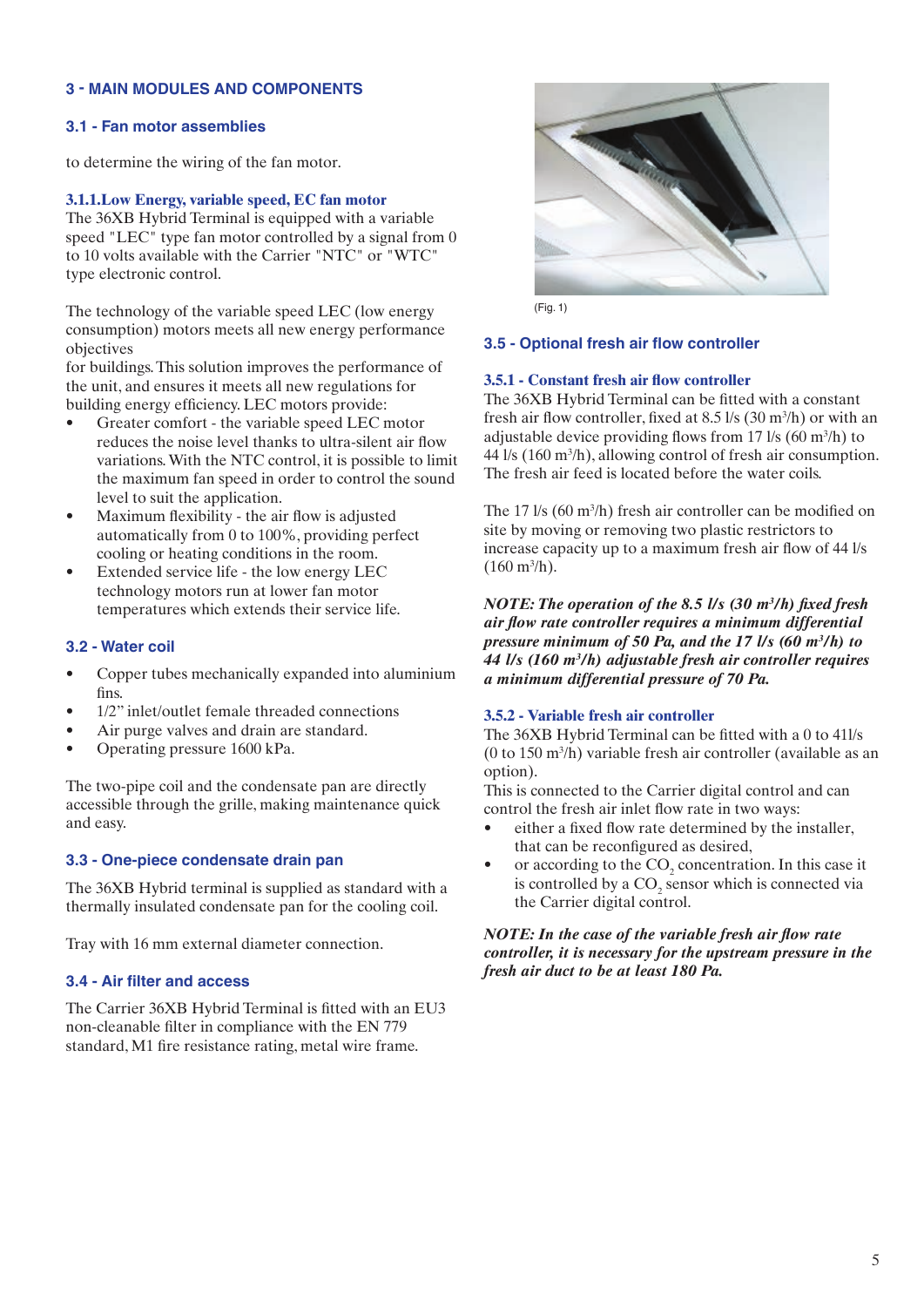#### **4 - Technical specifications**

#### **4.1 - Valve technical specifications (optional)**

#### *NOTE: the motor + valve assembly is normally closed.*

#### **4.1.1 - Electrothermal actuator**

The actuator is the 230 V AC ON/OFF type or with 3-point modulation.

#### **4.1.2 - Two-way valve body**

#### **Features of the 1/2" 2-way valve:**

- G1/2" male BSP connection for union nuts
- Straight valve body with arrow indicating direction of flow embossed on valve body.
- DN 15 for 1/2" valve
- Fluid: water and glycol solution (max. 40% glycol)
- Operating range: 2-90°C
- Nominal pressure: PN 16 bar
- Kvs =  $1.6$

#### **4.1.3 - Three-way valve body (with integral bypass)**

#### **Features of the 1/2" 3-way valve:**

- G1/2" male BSP connection for union nuts
- Straight valve body with arrow indicating direction of flow embossed on valve body.
- DN 15 for 1/2" valve
- Fluid: water and glycol solution (max. 40% glycol)
- Operating range: 2-90°C
- Nominal pressure: PN 16 bar
- Kvs =  $1.6$

#### **4.1.4 - Water valve pressure drop**



**Legend:**

1  $Kvs = 0.63$ <br>2  $Kvs = 1$ 

#### **4.2 - Flexible hose technical specifications (optional)**

#### **4.2.1 - Materials**

- EPDM elastomer pipe
- 304L stainless braid
- Cellular rubber insulation with M1 fire resistance rating (flexible insulation, 9 mm thick).

#### **4.2.2 - Features**

- Minimum curve radius: 106 mm
- Ten year guarantee
- The flexible water hoses are suitable for treated or untreated water (max 40% ethylene glycol or propylene glycol mix).
- Maximum hot operating temperature 90°C
- Operating pressure: 16 bar
- $1/2$ " union nut connections
- Length: approx 1 m

<sup>2</sup>  $Kvs = 1$ <br>3  $Kvs = 1$  $\frac{3}{4}$  Kvs = 1.6 (standard valve)

 $Kvs = 2.5$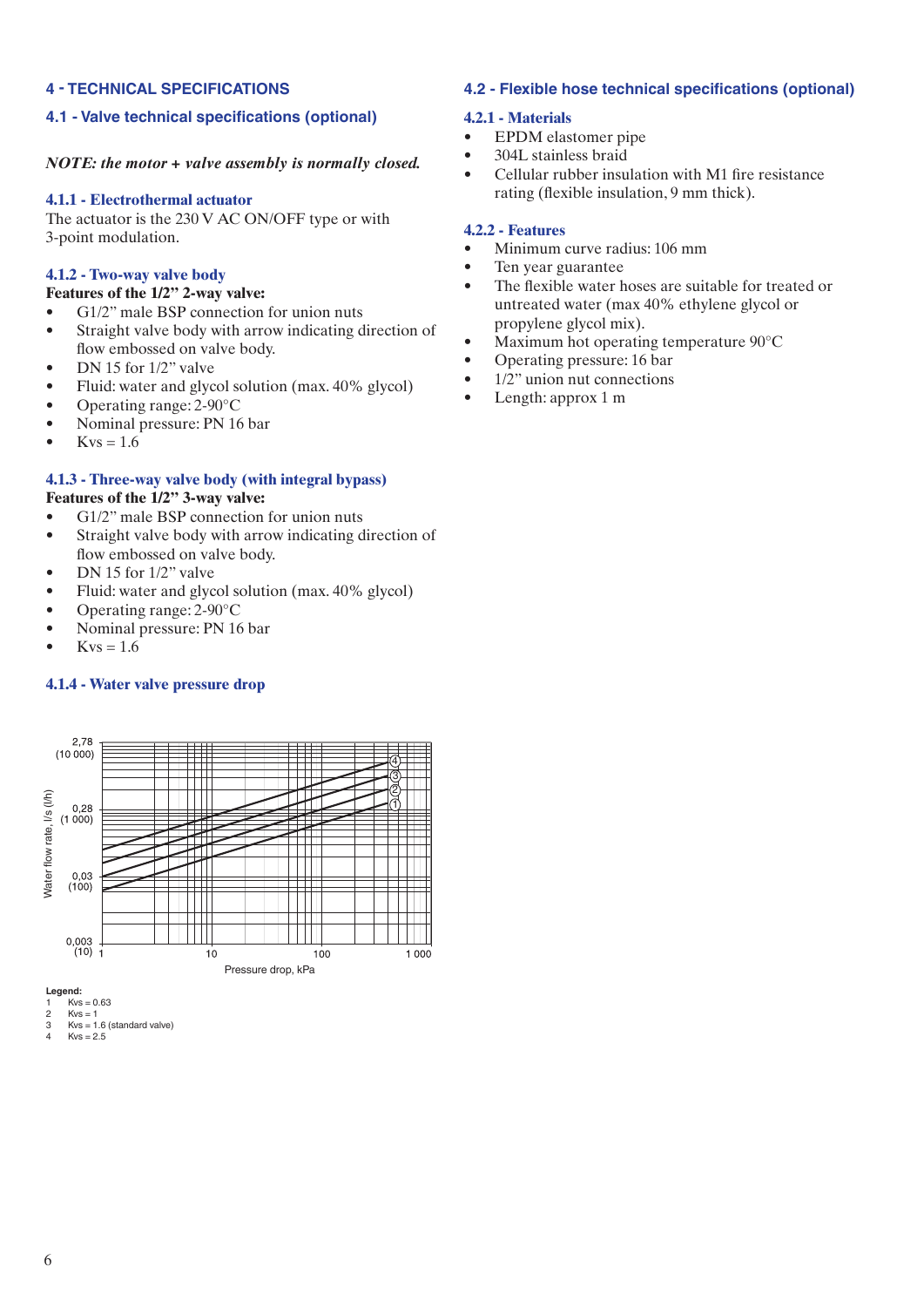#### **5 - CARRIER CONTROL**

The 36XB Hybrid Terminal is supplied as standard with an NTC type Carrier control that is compatible with the Aquasmart system (LON or BACNET compatible CCN or WTC protocol).

|                    |                                                                                    | <b>NTC</b> |
|--------------------|------------------------------------------------------------------------------------|------------|
| Control algorithms | On-Off                                                                             |            |
|                    | Proportional-integral                                                              | X          |
| Valve management   | Air flow control only (no valve)                                                   |            |
|                    | On-off actuators                                                                   | Χ          |
|                    | Proportional valves                                                                | O          |
| Fan control        | Three speeds                                                                       | X          |
|                    | Automatic fan speed selection                                                      | X          |
|                    | "LEC" motor control                                                                | X          |
| Main functions     | Setpoint control                                                                   | X          |
|                    | Occupied/unoccupied mode                                                           | X          |
|                    | Frost protection mode                                                              | X          |
|                    | Window contact input                                                               | Χ          |
|                    | Measurement of water inlet temperature for automatic seasonal changeover (2 pipes) | X          |
|                    | Automatic change-over (2 coils, no electrical heaters are available)               | O          |
|                    | Manual changeover                                                                  | X          |
|                    | Continuous ventilation within dead-band                                            | X          |
|                    | Intermittent ventilation within dead-band                                          | Χ          |
|                    | Unit grouping                                                                      | X          |
|                    | Motorised louvre control                                                           | X          |
|                    | On-site configuration                                                              | X          |
|                    | Supply air temperature control                                                     | X          |
|                    | Communication (CCN, LON, BACNET)                                                   | X          |
|                    | Alarm reporting                                                                    | Χ          |
|                    | IAQ control (Indoor Air Quality)                                                   | $\circ$    |
|                    | Demand control ventilation (DCV)                                                   | O          |
|                    | Free cooling mode                                                                  | O          |
| User interface     | Digital display                                                                    | X          |
|                    | Automatic or manual fan speed control                                              | X          |
|                    | Operating mode selection                                                           | X          |
|                    | Eco/unoccupied button                                                              | X          |

Legend:<br>NTC |

NTC New Terminal Controller<br>X Standard function<br>O Available as an option

X Standard function O Available as an option

*NOTE: For the features and specifications of the Carrier controllers mentioned above, refer to the technical documentation for each controller.*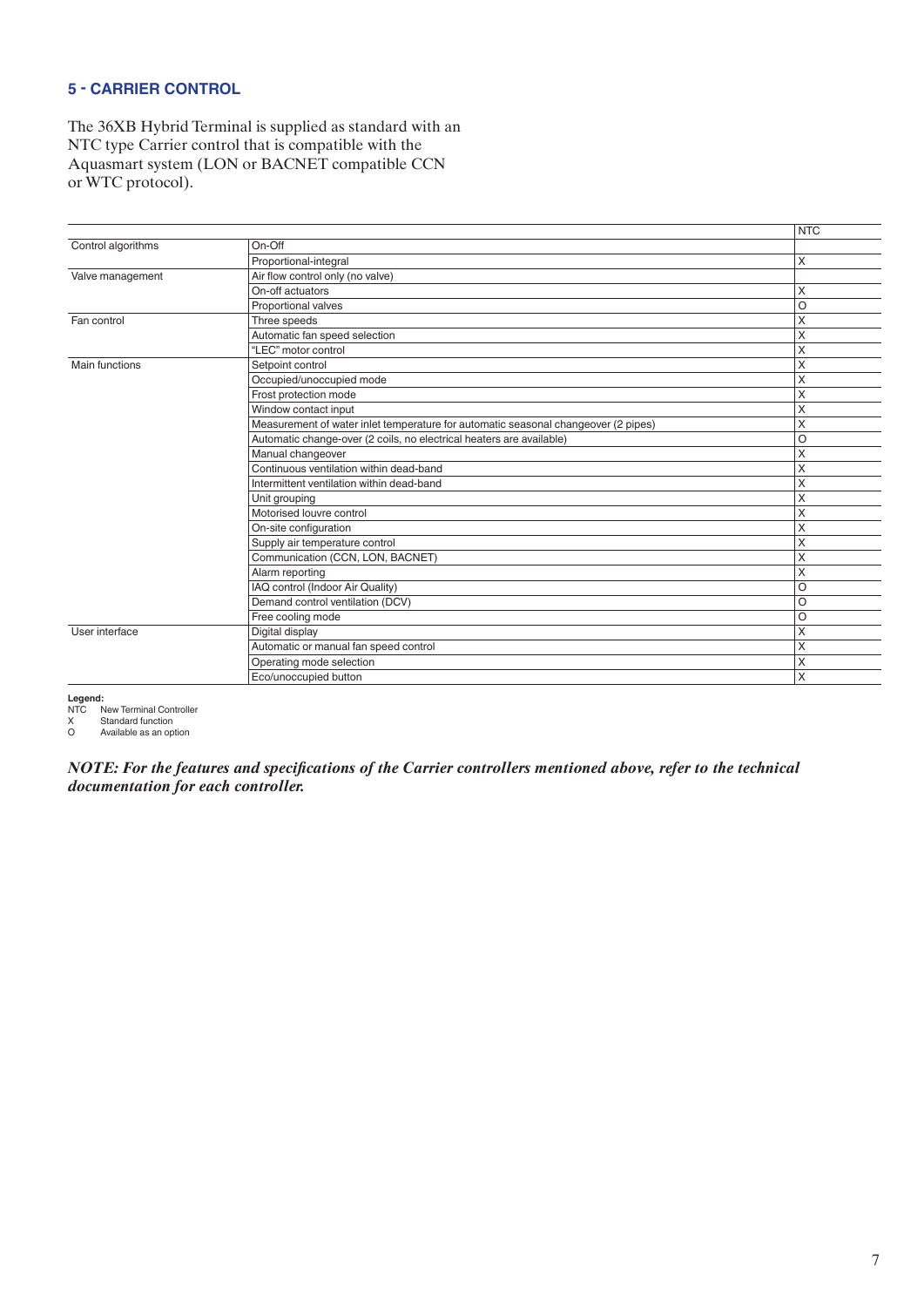#### **6 - PERFORMANCE OF The 36XB Hybrid Terminal**

#### **6.1.1 - Two-pipe water coil**

#### **36XB139 Fresh air 30 m3 /h - Cooling mode**

|                                            |                                            |                                          | Water inlet temperature 7°C, leaving water temperature 12°C |                              |                           |                                  |                                              |            |                                            |            |                                     |
|--------------------------------------------|--------------------------------------------|------------------------------------------|-------------------------------------------------------------|------------------------------|---------------------------|----------------------------------|----------------------------------------------|------------|--------------------------------------------|------------|-------------------------------------|
| Temperature<br>- inlet air<br>$^{\circ}$ C | Temperature<br>- fresh air<br>$^{\circ}$ C | EC motor<br>control<br>voltage<br>$\vee$ | Nozzle pressure<br>drop<br>Pa                               | EC motor<br>consumption<br>W | Water flow<br>rate<br>1/h | Water<br>pressure<br>drop<br>KPa | Cooling capacity<br>including fresh air<br>W |            | Cooling capacity<br>without fresh air<br>W |            | Sound pressure<br>level**<br>$dBA*$ |
|                                            |                                            |                                          |                                                             |                              |                           |                                  | Total                                        | (Sensible) | Total                                      | (Sensible) |                                     |
|                                            |                                            | $\mathbf 0$                              | 9                                                           | 0                            | 47                        | 1,0                              | 408                                          | 310        | 275                                        | 178        | 18                                  |
|                                            | 14                                         | $\overline{2}$                           | 9                                                           | $\overline{4}$               | 75                        | 1.7                              | 569                                          | 416        | 436                                        | 283        | 18                                  |
|                                            |                                            | 5                                        | 9                                                           | 6                            | 143                       | 5,0                              | 967                                          | 680        | 834                                        | 548        | 32                                  |
| 27                                         |                                            | 8                                        | 9                                                           | 11                           | 221                       | 11.9                             | 1419                                         | 990        | 1287                                       | 857        | 44                                  |
|                                            |                                            | $\mathbf 0$                              | 9                                                           | 0                            | 47                        | 1,0                              | 367                                          | 270        | 275                                        | 178        | 18                                  |
|                                            | 18                                         | $\overline{c}$                           | 9                                                           | $\overline{4}$               | 75                        | 1,7                              | 528                                          | 375        | 436                                        | 283        | 18                                  |
|                                            |                                            | 5                                        | 9                                                           | 6                            | 143                       | 5,0                              | 926                                          | 640        | 834                                        | 548        | 32                                  |
|                                            |                                            | 8                                        | 9                                                           | 11                           | 221                       | 11,9                             | 1379                                         | 949        | 1287                                       | 857        | 44                                  |
|                                            |                                            | $\Omega$                                 | 9                                                           | 0                            | 47                        | 1,0                              | 388                                          | 270        | 275                                        | 158        | 18                                  |
|                                            |                                            | $\overline{c}$                           | 9                                                           | $\overline{4}$               | 75                        | 1,7                              | 549                                          | 364        | 437                                        | 252        | 18                                  |
|                                            | 14                                         | 5                                        | 9                                                           | 6                            | 143                       | 5,0                              | 947                                          | 597        | 835                                        | 485        | 32                                  |
|                                            |                                            | 8                                        | 9                                                           | 11                           | 221                       | 11.9                             | 1400                                         | 868        | 1288                                       | 756        | 44                                  |
| 25                                         |                                            | $\Omega$                                 | 9                                                           | 0                            | 47                        | 1,0                              | 347                                          | 230        | 275                                        | 158        | 18                                  |
|                                            |                                            | $\overline{c}$                           | 9                                                           | $\overline{4}$               | 75                        | 1,7                              | 508                                          | 323        | 437                                        | 252        | 18                                  |
|                                            | 18                                         | 5                                        | 9                                                           | 6                            | 143                       | 5,0                              | 906                                          | 556        | 835                                        | 485        | 32                                  |
|                                            |                                            | 8                                        | 9                                                           | 11                           | 221                       | 11,9                             | 1359                                         | 828        | 1288                                       | 756        | 44                                  |
|                                            |                                            | $\mathbf 0$                              | 9                                                           | 0                            | 47                        | 1,0                              | 367                                          | 230        | 276                                        | 138        | 18                                  |
|                                            |                                            | $\overline{c}$                           | 9                                                           | $\overline{4}$               | 75                        | 1,7                              | 529                                          | 312        | 437                                        | 220        | 18                                  |
|                                            | 14                                         | 5                                        | 9                                                           | 6                            | 144                       | 5,0                              | 927                                          | 514        | 836                                        | 422        | 32                                  |
|                                            |                                            | 8                                        | 9                                                           | 11                           | 221                       | 12,0                             | 1381                                         | 746        | 1289                                       | 655        | 44                                  |
| 23                                         |                                            | $\Omega$                                 | 9                                                           | 0                            | 47                        | 1,0                              | 327                                          | 189        | 276                                        | 138        | 18                                  |
|                                            |                                            | $\overline{c}$                           | 9                                                           | $\overline{4}$               | 75                        | 1,7                              | 488                                          | 271        | 437                                        | 220        | 18                                  |
|                                            | 18                                         | 5                                        | 9                                                           | 6                            | 144                       | 5,0                              | 887                                          | 473        | 836                                        | 422        | 32                                  |
|                                            |                                            | 8                                        | 9                                                           | 11                           | 221                       | 12,0                             | 1340                                         | 706        | 1289                                       | 655        | 44                                  |

#### **Water inlet temperature 15°C, leaving water temperature 18°C**

| Temperature<br>- inlet air<br>°C | Temperature<br>- fresh air<br>$^{\circ}C$ | EC motor<br>control<br>voltage<br>V | Nozzle pressure<br>drop<br>Pa | EC motor<br>consumption<br>W | Water flow<br>rate<br>1/h | Water<br>pressure<br>drop<br>KPa |       | Cooling capacity<br>including fresh air<br>W |       | Cooling capacity<br>without fresh air<br>W | Sound pressure<br>level**<br>$dBA*$ |
|----------------------------------|-------------------------------------------|-------------------------------------|-------------------------------|------------------------------|---------------------------|----------------------------------|-------|----------------------------------------------|-------|--------------------------------------------|-------------------------------------|
|                                  |                                           |                                     |                               |                              |                           |                                  | Total | (Sensible)                                   | Total | (Sensible)                                 |                                     |
|                                  |                                           | $\mathbf 0$                         | 9                             | 0                            | 32                        | 0,6                              | 243   | 243                                          | 110   | 110                                        | 18                                  |
|                                  | 14                                        | $\overline{c}$                      | 9                             | $\overline{4}$               | 51                        | 0,9                              | 309   | 309                                          | 176   | 176                                        | 18                                  |
|                                  |                                           | 5                                   | 9                             | 6                            | 98                        | 2,3                              | 473   | 473                                          | 340   | 340                                        | 32                                  |
| 27                               |                                           | 8                                   | 9                             | 11                           | 153                       | 5,7                              | 665   | 665                                          | 532   | 532                                        | 44                                  |
|                                  |                                           | $\mathbf 0$                         | 9                             | 0                            | 32                        | 0,6                              | 202   | 202                                          | 110   | 110                                        | 18                                  |
|                                  | 18                                        | $\overline{c}$                      | 9                             | 4                            | 51                        | 0,9                              | 268   | 268                                          | 176   | 176                                        | 18                                  |
|                                  |                                           | 5                                   | 9                             | 6                            | 98                        | 2,3                              | 432   | 432                                          | 340   | 340                                        | 32                                  |
|                                  |                                           | 8                                   | 9                             | 11                           | 153                       | 5,7                              | 624   | 624                                          | 532   | 532                                        | 44                                  |
|                                  |                                           | $\mathbf 0$                         | 9                             | 0                            | 26                        | 0,5                              | 202   | 202                                          | 90    | 90                                         | 18                                  |
|                                  | 14                                        | $\overline{c}$                      | 9                             | 4                            | 41                        | 0,7                              | 255   | 255                                          | 143   | 143                                        | 18                                  |
|                                  |                                           | 5                                   | 9                             | 6                            | 79                        | 1,6                              | 388   | 388                                          | 276   | 276                                        | 32                                  |
|                                  |                                           | 8                                   | 9                             | 11                           | 123                       | 3,7                              | 542   | 542                                          | 430   | 430                                        | 44                                  |
| 25                               |                                           | $\mathbf 0$                         | 9                             | 0                            | 26                        | 0,5                              | 162   | 162                                          | 90    | 90                                         | 18                                  |
|                                  |                                           | $\overline{2}$                      | 9                             | 4                            | 41                        | 0,7                              | 215   | 215                                          | 143   | 143                                        | 18                                  |
|                                  | 18                                        | 5                                   | 9                             | 6                            | 79                        | 1,6                              | 347   | 347                                          | 276   | 276                                        | 32                                  |
|                                  |                                           | 8                                   | 9                             | 11                           | 123                       | 3,7                              | 501   | 501                                          | 430   | 430                                        | 44                                  |
|                                  |                                           | $\mathbf 0$                         | 9                             | 0                            | 21                        | 0,4                              | 164   | 160                                          | 72    | 69                                         | 18                                  |
|                                  |                                           | $\overline{c}$                      | $\boldsymbol{9}$              | 4                            | 32                        | 0,6                              | 204   | 200                                          | 112   | 109                                        | 18                                  |
|                                  | 14                                        | 5                                   | 9                             | 6                            | 61                        | 1,1                              | 304   | 299                                          | 212   | 207                                        | 32                                  |
| 23                               |                                           | 8                                   | 9                             | 11                           | 94                        | 2,2                              | 420   | 415                                          | 328   | 324                                        | 44                                  |
|                                  |                                           | $\Omega$                            | 9                             | 0                            | 21                        | 0,4                              | 123   | 120                                          | 72    | 69                                         | 18                                  |
|                                  |                                           | $\overline{c}$                      | $\boldsymbol{9}$              | $\overline{4}$               | 32                        | 0,6                              | 163   | 160                                          | 112   | 109                                        | 18                                  |
|                                  | 18                                        | 5                                   | 9                             | 6                            | 61                        | 1,1                              | 263   | 258                                          | 212   | 207                                        | 32                                  |
|                                  |                                           | 8                                   | 9                             | 11                           | 94                        | 2,2                              | 379   | 375                                          | 328   | 324                                        | 44                                  |

To convert l/h to l/s, divide by 3600.

- *\* The NR sound pressure level is based on a theoretical attenuation of -9dB(a).*
- *\*\* The tolerance is +/-2dB(A).*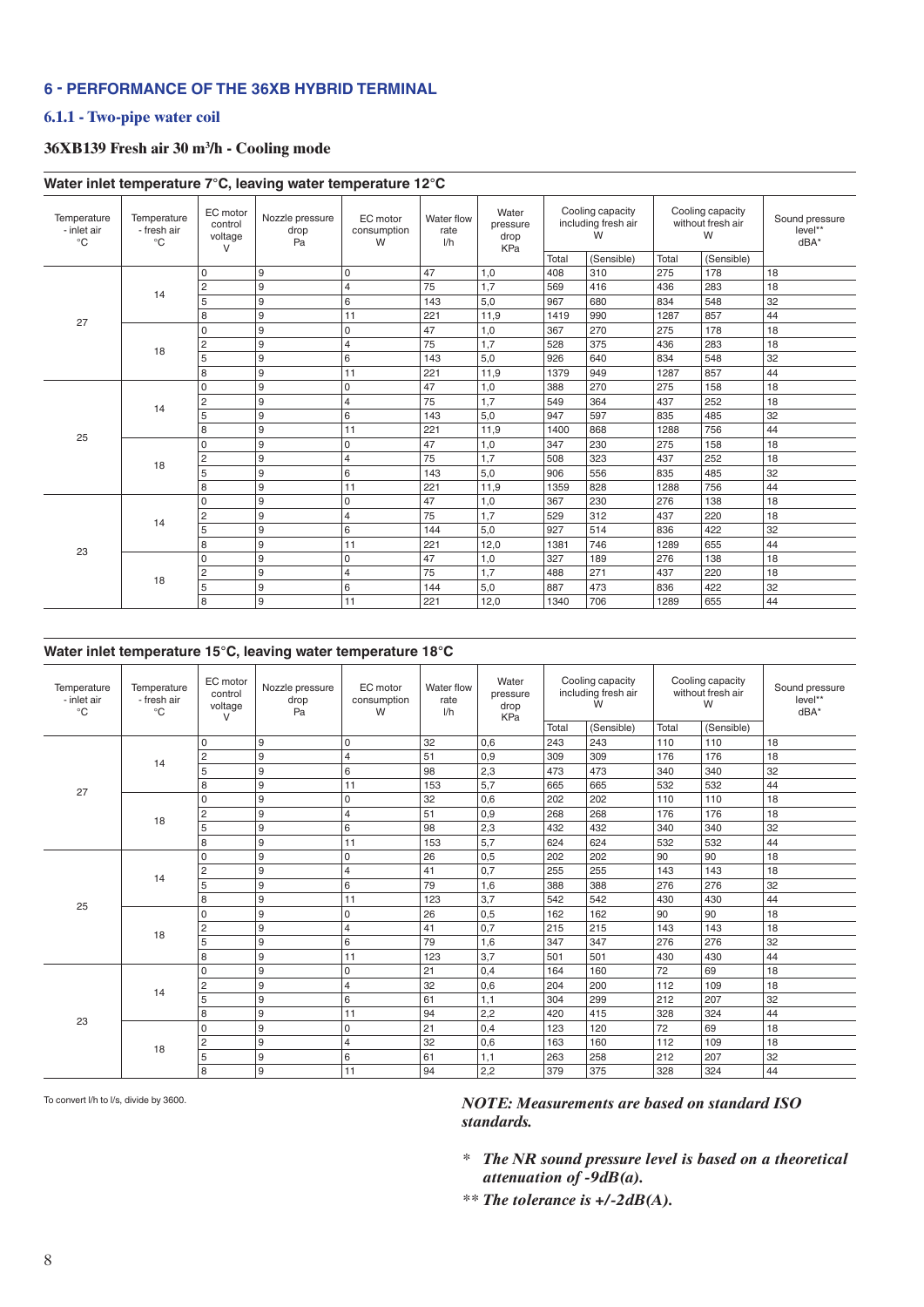#### **36XB139 Fresh air 60 m3/h - Cooling mode**

|                                            |                                  |                                          | Water inlet temperature 7°C, leaving water temperature 12°C |                              |                           |                                         |                                              |            |                                            |            |                                     |
|--------------------------------------------|----------------------------------|------------------------------------------|-------------------------------------------------------------|------------------------------|---------------------------|-----------------------------------------|----------------------------------------------|------------|--------------------------------------------|------------|-------------------------------------|
| Temperature<br>- inlet air<br>$^{\circ}$ C | Temperature<br>- fresh air<br>°C | EC motor<br>control<br>voltage<br>$\vee$ | Nozzle pressure<br>drop<br>Pa                               | EC motor<br>consumption<br>W | Water flow<br>rate<br>1/h | Water<br>pressure<br>drop<br><b>KPa</b> | Cooling capacity<br>including fresh air<br>W |            | Cooling capacity<br>without fresh air<br>W |            | Sound pressure<br>level**<br>$dBA*$ |
|                                            |                                  |                                          |                                                             |                              |                           |                                         | Total                                        | (Sensible) | Total                                      | (Sensible) |                                     |
|                                            |                                  | $\mathbf 0$                              | 28                                                          | 0                            | 79                        | 1,8                                     | 722                                          | 562        | 457                                        | 297        | 21                                  |
|                                            | 14                               | $\overline{2}$                           | 28                                                          | 4                            | 106                       | 2,8                                     | 883                                          | 668        | 618                                        | 403        | 21                                  |
|                                            |                                  | 5                                        | 28                                                          | 6                            | 165                       | 6.7                                     | 1226                                         | 899        | 960                                        | 633        | 32                                  |
| 27                                         |                                  | 8                                        | 28                                                          | 11                           | 233                       | 13,2                                    | 1619                                         | 1169       | 1354                                       | 904        | 44                                  |
|                                            |                                  | $\circ$                                  | 28                                                          | 0                            | 79                        | 1,8                                     | 641                                          | 481        | 457                                        | 297        | 21                                  |
|                                            | 18                               | $\overline{c}$                           | 28                                                          | 4                            | 106                       | 2,8                                     | 802                                          | 587        | 618                                        | 403        | 21                                  |
|                                            |                                  | 5                                        | 28                                                          | 6                            | 165                       | 6,7                                     | 1144                                         | 817        | 960                                        | 633        | 32                                  |
|                                            |                                  | 6                                        | 28                                                          | 11                           | 233                       | 13,2                                    | 1537                                         | 1088       | 1354                                       | 904        | 44                                  |
|                                            | 14                               | 0                                        | 28                                                          | 0                            | 79                        | 1,8                                     | 682                                          | 488        | 458                                        | 264        | 21                                  |
|                                            |                                  | $\overline{c}$                           | 28                                                          | 4                            | 106                       | 2,8                                     | 843                                          | 582        | 619                                        | 358        | 21                                  |
|                                            |                                  | 5                                        | 28                                                          | 6                            | 165                       | 6,7                                     | 1186                                         | 784        | 961                                        | 560        | 32                                  |
| 25                                         |                                  | 8                                        | 28                                                          | 11                           | 233                       | 13,2                                    | 1580                                         | 1021       | 1355                                       | 797        | 44                                  |
|                                            |                                  | 0                                        | 28                                                          | 0                            | 79                        | 1,8                                     | 600                                          | 407        | 458                                        | 264        | 21                                  |
|                                            |                                  | $\overline{c}$                           | 28                                                          | 4                            | 106                       | 2,8                                     | 761                                          | 500        | 619                                        | 358        | 21                                  |
|                                            | 18                               | 5                                        | 28                                                          | 6                            | 165                       | 6,7                                     | 1104                                         | 703        | 961                                        | 560        | 32                                  |
|                                            |                                  | 8                                        | 28                                                          | 11                           | 233                       | 13,2                                    | 1498                                         | 940        | 1355                                       | 797        | 44                                  |
|                                            |                                  | 0                                        | 28                                                          | 0                            | 79                        | 1,8                                     | 642                                          | 414        | 458                                        | 230        | 21                                  |
|                                            |                                  | $\overline{c}$                           | 28                                                          | 4                            | 106                       | 2,8                                     | 803                                          | 495        | 619                                        | 312        | 21                                  |
|                                            | 14                               | 5                                        | 28                                                          | 6                            | 165                       | 6,7                                     | 1146                                         | 670        | 962                                        | 487        | 32                                  |
| 23                                         |                                  | 8                                        | 28                                                          | 11                           | 233                       | 13,2                                    | 1540                                         | 873        | 1357                                       | 689        | 44                                  |
|                                            |                                  | $\Omega$                                 | 28                                                          | 0                            | 79                        | 1,8                                     | 560                                          | 332        | 458                                        | 230        | 21                                  |
|                                            |                                  | $\overline{c}$                           | 28                                                          | 4                            | 106                       | 2,8                                     | 721                                          | 414        | 619                                        | 312        | 21                                  |
|                                            | 18                               | 5                                        | 28                                                          | 6                            | 165                       | 6,7                                     | 1064                                         | 589        | 962                                        | 487        | 32                                  |
|                                            |                                  | 6                                        | 28                                                          | 11                           | 233                       | 13,2                                    | 1459                                         | 791        | 1357                                       | 689        | 44                                  |

#### **Water inlet temperature 15°C, leaving water temperature 18°C**

| Temperature<br>- inlet air<br>°C | Temperature<br>- fresh air<br>$^{\circ}$ C | EC motor<br>control<br>voltage<br>V | Nozzle pressure<br>drop<br>Pa | EC motor<br>consumption<br>W | Water flow<br>rate<br>1/h | Water<br>pressure<br>drop<br>KPa | Cooling capacity<br>including fresh air<br>W<br>(Sensible)<br>Total |     | Cooling capacity<br>without fresh air<br>W |            | Sound pressure<br>level**<br>$dBA*$ |
|----------------------------------|--------------------------------------------|-------------------------------------|-------------------------------|------------------------------|---------------------------|----------------------------------|---------------------------------------------------------------------|-----|--------------------------------------------|------------|-------------------------------------|
|                                  |                                            |                                     |                               |                              |                           |                                  |                                                                     |     | Total                                      | (Sensible) |                                     |
|                                  |                                            | $\Omega$                            | 28                            | 0                            | 53                        | 1,0                              | 450                                                                 | 450 | 185                                        | 165        | 21                                  |
|                                  | 14                                         | $\overline{c}$                      | 28                            | $\overline{\mathbf{4}}$      | 72                        | 1,4                              | 515                                                                 | 515 | 250                                        | 250        | 21                                  |
|                                  |                                            | 5                                   | 26                            | 6                            | 113                       | 3,1                              | 659                                                                 | 659 | 394                                        | 394        | 32                                  |
| 27                               |                                            | 6                                   | 28                            | 11                           | 161                       | 6,3                              | 826                                                                 | 826 | 561                                        | 561        | 44                                  |
|                                  |                                            | $\mathbf 0$                         | 28                            | 0                            | 53                        | 1,0                              | 368                                                                 | 368 | 185                                        | 185        | 21                                  |
|                                  | 18                                         | $\overline{c}$                      | 28                            | $\overline{\mathbf{4}}$      | 72                        | 1,4                              | 433                                                                 | 433 | 250                                        | 250        | 21                                  |
|                                  |                                            | 5                                   | 28                            | 6                            | 113                       | 3,1                              | 577                                                                 | 577 | 394                                        | 394        | 32                                  |
|                                  |                                            | 8                                   | 28                            | 11                           | 161                       | 6,3                              | 745                                                                 | 745 | 561                                        | 561        | 44                                  |
|                                  |                                            | $\Omega$                            | 28                            | 0                            | 43                        | 0,8                              | 375                                                                 | 375 | 150                                        | 150        | 21                                  |
|                                  | 14                                         | $\overline{2}$                      | 28                            | $\overline{4}$               | 58                        | 1,1                              | 427                                                                 | 427 | 203                                        | 203        | 21                                  |
|                                  |                                            | 5                                   | 28                            | 6                            | 91                        | 2,1                              | 543                                                                 | 543 | 319                                        | 319        | 32                                  |
|                                  |                                            | 8                                   | 28                            | 11                           | 130                       | 4,1                              | 677                                                                 | 677 | 453                                        | 453        | 44                                  |
| 25                               |                                            | $\Omega$                            | 28                            | 0                            | 43                        | 0,8                              | 293                                                                 | 293 | 150                                        | 150        | 21                                  |
|                                  |                                            | $\overline{c}$                      | 28                            | $\overline{4}$               | 56                        | 1,1                              | 345                                                                 | 345 | 203                                        | 203        | 21                                  |
|                                  | 18                                         | 5                                   | 28                            | 6                            | 91                        | 2,1                              | 461                                                                 | 461 | 319                                        | 319        | 32                                  |
|                                  |                                            | 8                                   | 28                            | 11                           | 130                       | 4,1                              | 596                                                                 | 596 | 453                                        | 453        | 44                                  |
|                                  |                                            | $\Omega$                            | 28                            | 0                            | 34                        | 0,6                              | 301                                                                 | 297 | 118                                        | 114        | 21                                  |
|                                  |                                            | $\overline{c}$                      | 28                            | $\overline{4}$               | 45                        | 0,8                              | 341                                                                 | 337 | 157                                        | 153        | 21                                  |
|                                  | 14                                         | 5                                   | 28                            | 6                            | 70                        | 1,3                              | 428                                                                 | 423 | 244                                        | 239        | 32                                  |
|                                  |                                            | 8                                   | 28                            | 11                           | 99                        | 2,4                              | 529                                                                 | 524 | 345                                        | 341        | 44                                  |
| 23                               |                                            | $\Omega$                            | 28                            | 0                            | 34                        | 0,6                              | 220                                                                 | 216 | 118                                        | 114        | 21                                  |
|                                  |                                            | $\overline{c}$                      | 28                            | $\overline{4}$               | 45                        | 0,8                              | 259                                                                 | 255 | 157                                        | 153        | 21                                  |
|                                  | 18                                         | 5                                   | 28                            | 6                            | 70                        | 1,3                              | 346                                                                 | 341 | 244                                        | 239        | 32                                  |
|                                  |                                            | 8                                   | 28                            | 11                           | 99                        | 2,4                              | 447                                                                 | 443 | 345                                        | 341        | 44                                  |

To convert l/h to l/s, divide by 3600.

- *\* The NR sound pressure level is based on a theoretical attenuation of -9dB(a).*
- *\*\* The tolerance is +/-2dB(A).*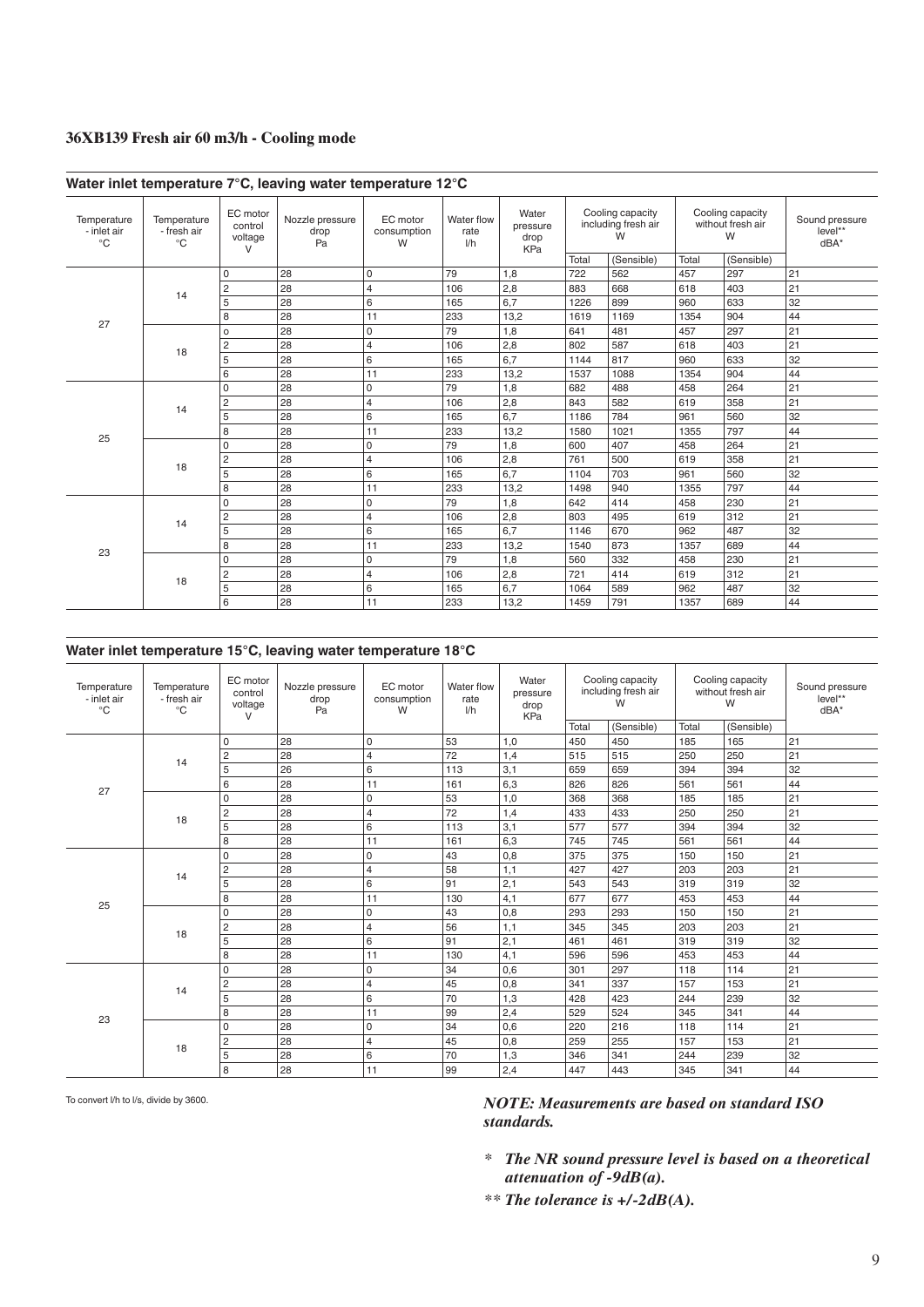#### **36XB139 Fresh air 90 m3 /h - Cooling mode**

| Temperature<br>- inlet air<br>$^{\circ}C$ | Temperature<br>- fresh air<br>$^{\circ}$ C | EC motor<br>control<br>voltage<br>$\vee$ | Nozzle pressure<br>drop<br>Pa | EC motor<br>consumption<br>W | Water flow<br>rate<br>1/h | Water<br>pressure<br>drop<br>KPa | Total | Cooling capacity<br>including fresh air<br>W<br>(Sensible) | Total | Cooling capacity<br>without fresh air<br>W<br>(Sensible) | Sound pressure<br>level**<br>$dBA^*$ |
|-------------------------------------------|--------------------------------------------|------------------------------------------|-------------------------------|------------------------------|---------------------------|----------------------------------|-------|------------------------------------------------------------|-------|----------------------------------------------------------|--------------------------------------|
|                                           |                                            | 0                                        | 57                            | $\mathbf 0$                  | 111                       | 3,0                              | 1044  | 820                                                        | 646   | 422                                                      | 29                                   |
|                                           |                                            | $\overline{c}$                           | 57                            | $\overline{4}$               | 138                       | 4,6                              | 1199  | 924                                                        | 802   | 526                                                      | 29                                   |
|                                           | 14                                         | 5                                        | 57                            | 6                            | 193                       | 9,1                              | 1523  | 1144                                                       | 1125  | 746                                                      | 32                                   |
|                                           |                                            | 8                                        | 57                            | 11                           | 248                       | 14,9                             | 1841  | 1364                                                       | 1443  | 966                                                      | 44                                   |
| 27                                        |                                            | 0                                        | 57                            | $\mathbf 0$                  | 111                       | 3,0                              | 922   | 697                                                        | 646   | 422                                                      | 29                                   |
|                                           |                                            | 2                                        | 57                            | $\overline{4}$               | 138                       | 4,6                              | 1077  | 801                                                        | 802   | 526                                                      | 29                                   |
|                                           | 18                                         | 5                                        | 57                            | 6                            | 193                       | 9,1                              | 1401  | 1022                                                       | 1125  | 746                                                      | 32                                   |
|                                           |                                            | 8                                        | 57                            | 11                           | 248                       | 14,9                             | 1718  | 1241                                                       | 1443  | 966                                                      | 44                                   |
|                                           |                                            | 0                                        | 57                            | $\mathbf 0$                  | 111                       | 3,0                              | 984   | 711                                                        | 647   | 374                                                      | 29                                   |
|                                           |                                            | $\overline{c}$                           | 57                            | $\overline{4}$               | 138                       | 4,7                              | 1139  | 802                                                        | 802   | 466                                                      | 29                                   |
|                                           | 14                                         | 5                                        | 57                            | 6                            | 193                       | 9,1                              | 1463  | 995                                                        | 1127  | 659                                                      | 32                                   |
|                                           |                                            | 8                                        | 57                            | 11                           | 248                       | 15,0                             | 1781  | 1187                                                       | 1444  | 851                                                      | 44                                   |
| 25                                        |                                            | 0                                        | 57                            | $\mathsf 0$                  | 111                       | 3,0                              | 861   | 588                                                        | 647   | 374                                                      | 29                                   |
|                                           |                                            | $\overline{c}$                           | 57                            | $\overline{4}$               | 138                       | 4,7                              | 1017  | 680                                                        | 802   | 466                                                      | 29                                   |
|                                           | 18                                         | 5                                        | 57                            | 6                            | 193                       | 9,1                              | 1341  | 873                                                        | 1127  | 659                                                      | 32                                   |
|                                           |                                            | 8                                        | 57                            | 11                           | 248                       | 15,0                             | 1658  | 1065                                                       | 1444  | 851                                                      | 44                                   |
|                                           |                                            | 0                                        | 57                            | $\mathsf 0$                  | 111                       | 3,0                              | 923   | 602                                                        | 648   | 326                                                      | 29                                   |
|                                           |                                            | $\overline{c}$                           | 57                            | $\overline{4}$               | 138                       | 4,7                              | 1078  | 681                                                        | 803   | 405                                                      | 29                                   |
|                                           | 14                                         | 5                                        | 57                            | 6                            | 194                       | 9,2                              | 1403  | 847                                                        | 1128  | 571                                                      | 32                                   |
|                                           |                                            | 8                                        | 57                            | 11                           | 248                       | 15,0                             | 1721  | 1011                                                       | 1445  | 735                                                      | 44                                   |
| 23                                        |                                            | 0                                        | 57                            | $\mathsf 0$                  | 111                       | 3,0                              | 801   | 479                                                        | 648   | 326                                                      | 29                                   |
|                                           |                                            | $\overline{c}$                           | 57                            | $\overline{4}$               | 138                       | 4,7                              | 956   | 558                                                        | 803   | 405                                                      | 29                                   |
|                                           | 18                                         | 5                                        | 57                            | 6                            | 194                       | 9,2                              | 1281  | 724                                                        | 1128  | 571                                                      | 32                                   |
|                                           |                                            | 8                                        | 57                            | 11                           | 248                       | 15.0                             | 1598  | 888                                                        | 1445  | 735                                                      | 44                                   |

#### **Water inlet temperature 7°C, leaving water temperature 12°C**

#### **Water inlet temperature 15°C, leaving water temperature 18°C**

| Temperature<br>- inlet air<br>$^{\circ}$ C | Temperature<br>- fresh air<br>$^{\circ}C$ | EC motor<br>control<br>voltage<br>$\vee$ | Nozzle pressure<br>drop<br>Pa | EC motor<br>consumption<br>W | Water flow<br>rate<br>1/h | Water<br>pressure<br>drop<br>KPa | Cooling capacity<br>including fresh air<br>W<br>(Sensible)<br>Total |     | Cooling capacity<br>without fresh air<br>W |            | Sound pressure<br>level**<br>dBA* |
|--------------------------------------------|-------------------------------------------|------------------------------------------|-------------------------------|------------------------------|---------------------------|----------------------------------|---------------------------------------------------------------------|-----|--------------------------------------------|------------|-----------------------------------|
|                                            |                                           |                                          |                               |                              |                           |                                  |                                                                     |     | Total                                      | (Sensible) |                                   |
|                                            |                                           | $\mathbf 0$                              | 57                            | 0                            | 75                        | 1,5                              | 660                                                                 | 660 | 262                                        | 262        | 29                                |
|                                            | 14                                        | $\overline{c}$                           | 57                            | $\overline{4}$               | 94                        | 2,2                              | 725                                                                 | 725 | 327                                        | 327        | 29                                |
|                                            |                                           | 5                                        | 57                            | 6                            | 133                       | 4,3                              | 861                                                                 | 861 | 463                                        | 463        | 32                                |
| 27                                         |                                           | 8                                        | 57                            | 11                           | 172                       | 7,2                              | 997                                                                 | 997 | 599                                        | 599        | 44                                |
|                                            |                                           | $\mathbf 0$                              | 57                            | 0                            | 75                        | 1,5                              | 537                                                                 | 537 | 262                                        | 262        | 29                                |
|                                            | 18                                        | $\overline{c}$                           | 57                            | $\overline{4}$               | 94                        | 2,2                              | 602                                                                 | 602 | 327                                        | 327        | 29                                |
|                                            |                                           | 5                                        | 57                            | 6                            | 133                       | 4,3                              | 739                                                                 | 739 | 463                                        | 463        | 32                                |
|                                            |                                           | 8                                        | 57                            | 11                           | 172                       | 7,2                              | 875                                                                 | 875 | 599                                        | 599        | 44                                |
|                                            |                                           | $\mathbf 0$                              | 57                            | 0                            | 61                        | 1,1                              | 549                                                                 | 549 | 212                                        | 212        | 29                                |
|                                            | 14                                        | $\overline{c}$                           | 57                            | $\overline{4}$               | 76                        | 1,5                              | 601                                                                 | 601 | 265                                        | 265        | 29                                |
|                                            |                                           | 5                                        | 57                            | 6                            | 108                       | 2,8                              | 711                                                                 | 711 | 375                                        | 375        | 32                                |
| 25                                         |                                           | 8                                        | 57                            | 11                           | 139                       | 4,7                              | 820                                                                 | 820 | 483                                        | 483        | 44                                |
|                                            |                                           | $\Omega$                                 | 57                            | 0                            | 61                        | 1,1                              | 426                                                                 | 426 | 212                                        | 212        | 29                                |
|                                            | 18                                        | $\overline{c}$                           | 57                            | $\overline{4}$               | 76                        | 1,5                              | 479                                                                 | 479 | 265                                        | 265        | 29                                |
|                                            |                                           | 5                                        | 57                            | 6                            | 108                       | 2,8                              | 589                                                                 | 589 | 375                                        | 375        | 32                                |
|                                            |                                           | 8                                        | 57                            | 11                           | 139                       | 4,7                              | 698                                                                 | 698 | 483                                        | 483        | 44                                |
|                                            |                                           | $\Omega$                                 | 57                            | 0                            | 47                        | 0,9                              | 440                                                                 | 435 | 164                                        | 160        | 29                                |
|                                            |                                           | $\overline{c}$                           | 57                            | $\overline{4}$               | 58                        | 1,1                              | 479                                                                 | 474 | 204                                        | 199        | 29                                |
|                                            | 14                                        | 5                                        | 57                            | 6                            | 82                        | 1,7                              | 562                                                                 | 558 | 287                                        | 282        | 32                                |
| 23                                         |                                           | 8                                        | 57                            | 11                           | 106                       | 2,7                              | 643                                                                 | 639 | 368                                        | 364        | 44                                |
|                                            |                                           | $\mathbf 0$                              | 57                            | $\mathsf 0$                  | 47                        | 0,9                              | 317                                                                 | 313 | 164                                        | 160        | 29                                |
|                                            |                                           | $\overline{2}$                           | 57                            | 4                            | 58                        | 1,1                              | 357                                                                 | 352 | 204                                        | 199        | 29                                |
|                                            | 18                                        | 5                                        | 57                            | 6                            | 82                        | 1,7                              | 440                                                                 | 435 | 287                                        | 282        | 32                                |
|                                            |                                           | 8                                        | 57                            | 11                           | 106                       | 2,7                              | 521                                                                 | 517 | 368                                        | 364        | 44                                |

To convert l/h to l/s, divide by 3600.

- *\* The NR sound pressure level is based on a theoretical attenuation of -9dB(a).*
- *\*\* The tolerance is +/-2dB(A).*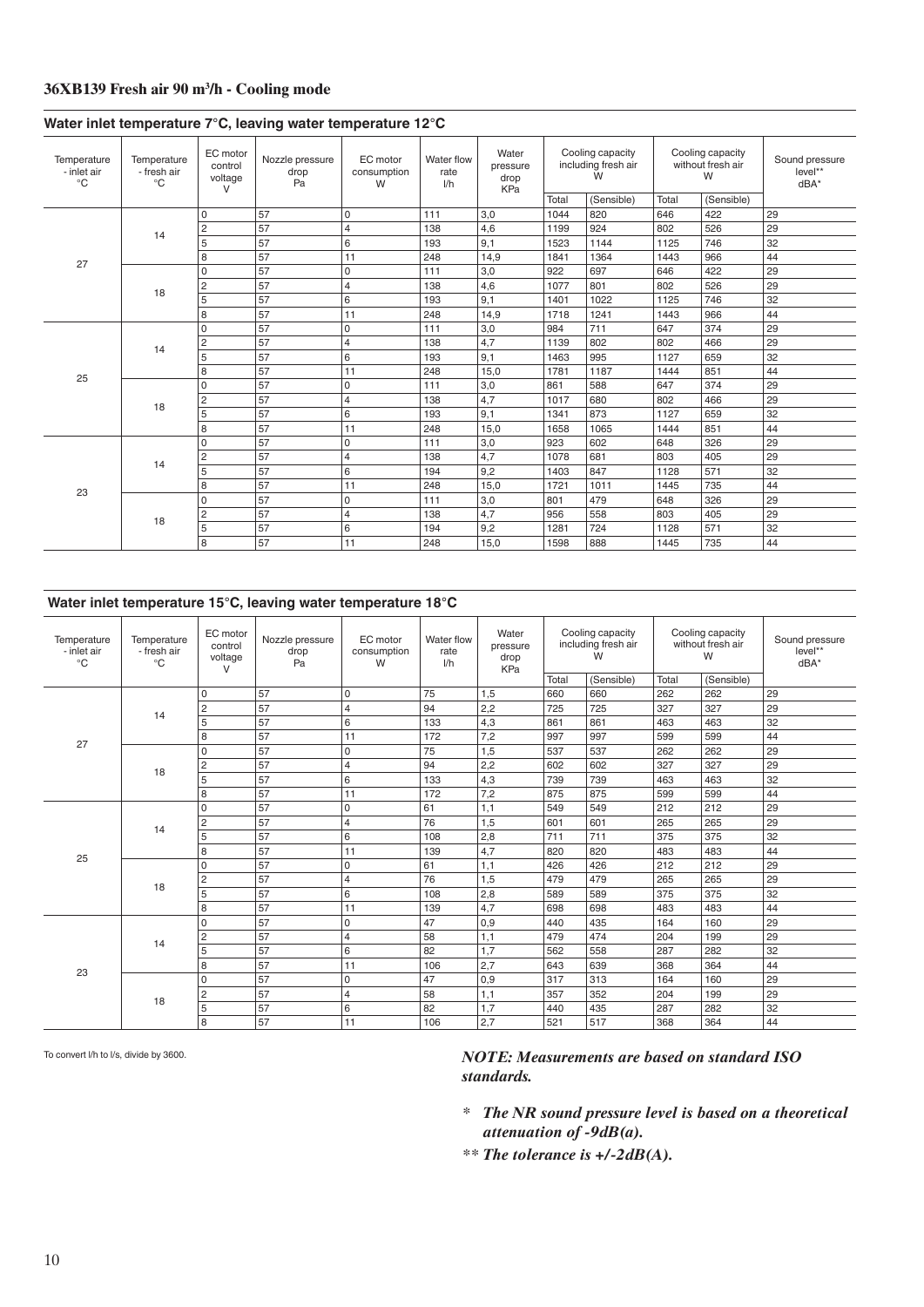#### **36XB139 Fresh air 120 m3 /h - Cooling mode**

|                                            |                                            |                                          | $m$ $\alpha$ $\beta$ $\beta$ $\alpha$ $\beta$ $\beta$ $\alpha$ $\beta$ $\beta$ $\beta$ $\alpha$ $\beta$ $\beta$ $\alpha$ $\beta$ $\beta$ $\alpha$ $\beta$ $\beta$ $\beta$ |                              |                           |                                         |       |                                                            |       |                                                          |                                     |
|--------------------------------------------|--------------------------------------------|------------------------------------------|---------------------------------------------------------------------------------------------------------------------------------------------------------------------------|------------------------------|---------------------------|-----------------------------------------|-------|------------------------------------------------------------|-------|----------------------------------------------------------|-------------------------------------|
| Temperature<br>- inlet air<br>$^{\circ}$ C | Temperature<br>- fresh air<br>$^{\circ}$ C | EC motor<br>control<br>voltage<br>$\vee$ | Nozzle pressure<br>drop<br>Pa                                                                                                                                             | EC motor<br>consumption<br>W | Water flow<br>rate<br>1/h | Water<br>pressure<br>drop<br><b>KPa</b> | Total | Cooling capacity<br>including fresh air<br>W<br>(Sensible) | Total | Cooling capacity<br>without fresh air<br>W<br>(Sensible) | Sound pressure<br>level**<br>$dBA*$ |
|                                            |                                            | $\mathbf 0$                              | 105                                                                                                                                                                       | 0                            | 174                       | 7,4                                     | 1546  | 1201                                                       | 1016  | 671                                                      | 34                                  |
|                                            |                                            | $\overline{c}$                           | 105                                                                                                                                                                       | $\overline{4}$               | 191                       | 8,9                                     | 1645  | 1269                                                       | 1114  | 738                                                      | 34                                  |
|                                            | 14                                         | 5                                        | 105                                                                                                                                                                       | 6                            | 230                       | 12,6                                    | 1867  | 1423                                                       | 1337  | 892                                                      | 36                                  |
|                                            |                                            | 8                                        | 105                                                                                                                                                                       | 11                           | 277                       | 18,2                                    | 2145  | 1618                                                       | 1614  | 1088                                                     | 44                                  |
| 27                                         |                                            | $\Omega$                                 | 105                                                                                                                                                                       | 0                            | 174                       | 7,4                                     | 1383  | 1038                                                       | 1016  | 671                                                      | 34                                  |
|                                            |                                            | $\overline{c}$                           | 105                                                                                                                                                                       | $\overline{4}$               | 191                       | 8,9                                     | 1481  | 1106                                                       | 1114  | 738                                                      | 34                                  |
|                                            | 18                                         | 5                                        | 105                                                                                                                                                                       | 6                            | 230                       | 12,8                                    | 1704  | 1259                                                       | 1337  | 892                                                      | 36                                  |
|                                            |                                            | 8                                        | 105                                                                                                                                                                       | 11                           | 277                       | 10,2                                    | 1981  | 1455                                                       | 1614  | 1006                                                     | 44                                  |
|                                            |                                            | $\Omega$                                 | 105                                                                                                                                                                       | 0                            | 175                       | 7,5                                     | 1466  | 1042                                                       | 1017  | 593                                                      | 34                                  |
|                                            | 14                                         | $\overline{c}$                           | 105                                                                                                                                                                       | 4                            | 192                       | 9,0                                     | 1564  | 1101                                                       | 1115  | 652                                                      | 34                                  |
|                                            |                                            | 5                                        | 105                                                                                                                                                                       | 6                            | 230                       | 12,9                                    | 1787  | 1235                                                       | 1338  | 766                                                      | 36                                  |
|                                            |                                            | 8                                        | 105                                                                                                                                                                       | 11                           | 277                       | 18,2                                    | 2065  | 1405                                                       | 1616  | 956                                                      | 44                                  |
| 25                                         |                                            | 0                                        | 105                                                                                                                                                                       | 0                            | 175                       | 7,5                                     | 1302  | 879                                                        | 1017  | 593                                                      | 34                                  |
|                                            |                                            | $\overline{2}$                           | 105                                                                                                                                                                       | $\overline{4}$               | 192                       | 1,0                                     | 1401  | 938                                                        | 1115  | 652                                                      | 34                                  |
|                                            | 18                                         | 5                                        | 105                                                                                                                                                                       | 6                            | 230                       | 12,7                                    | 1624  | 1072                                                       | 1338  | 786                                                      | 36                                  |
|                                            |                                            | 8                                        | 105                                                                                                                                                                       | 11                           | 277                       | 18,2                                    | 1901  | 1242                                                       | 1616  | 956                                                      | 44                                  |
|                                            |                                            | $\Omega$                                 | 105                                                                                                                                                                       | 0                            | 175                       | 7,5                                     | 1365  | 882                                                        | 1018  | 515                                                      | 34                                  |
|                                            | 14                                         | $\overline{c}$                           | 105                                                                                                                                                                       | $\overline{4}$               | 192                       | 9,0                                     | 1464  | 933                                                        | 1116  | 566                                                      | 34                                  |
|                                            |                                            | 5                                        | 105                                                                                                                                                                       | 6                            | 230                       | 12,9                                    | 1707  | 1048                                                       | 1339  | 680                                                      | 36                                  |
| 23                                         |                                            | 8                                        | 105                                                                                                                                                                       | 11                           | 278                       | 18,3                                    | 1984  | 1192                                                       | 1617  | 825                                                      | 44                                  |
|                                            |                                            | $\Omega$                                 | 105                                                                                                                                                                       | 0                            | 175                       | 7,5                                     | 1222  | 719                                                        | 1018  | 515                                                      | 34                                  |
|                                            | 18                                         | $\overline{c}$                           | 105                                                                                                                                                                       | $\overline{4}$               | 192                       | 9,0                                     | 1320  | 770                                                        | 1116  | 566                                                      | 34                                  |
|                                            |                                            | 5                                        | 105                                                                                                                                                                       | 6                            | 230                       | 12,6                                    | 1543  | 884                                                        | 1339  | 680                                                      | 36                                  |
|                                            |                                            | 8                                        | 105                                                                                                                                                                       | 11                           | 278                       | 18,3                                    | 1821  | 1029                                                       | 1617  | 825                                                      | 44                                  |
|                                            |                                            |                                          |                                                                                                                                                                           |                              |                           |                                         |       |                                                            |       |                                                          |                                     |

#### **Water inlet temperature 7°C, leaving water temperature 12°C**

#### **Water inlet temperature 15°C, leaving water temperature 18°C**

| Temperature<br>- inlet air<br>$^{\circ}C$ | Temperature<br>- fresh air<br>$^{\circ}$ C | EC motor<br>control<br>voltage<br>$\vee$ | Nozzle pressure<br>drop<br>Pa | EC motor<br>consumption<br>W | Water flow<br>rate<br>1/h | Water<br>pressure<br>drop<br><b>KPa</b> | Cooling capacity<br>including fresh air<br>W<br>Total |            | Cooling capacity<br>without fresh air<br>W |            | Sound pressure<br>level**<br>$dBA*$ |
|-------------------------------------------|--------------------------------------------|------------------------------------------|-------------------------------|------------------------------|---------------------------|-----------------------------------------|-------------------------------------------------------|------------|--------------------------------------------|------------|-------------------------------------|
|                                           |                                            |                                          |                               |                              |                           |                                         |                                                       | (Sensible) | Total                                      | (Sensible) |                                     |
|                                           |                                            | $\Omega$                                 | 105                           | 0                            | 120                       | 3,5                                     | 947                                                   | 947        | 417                                        | 417        | 34                                  |
|                                           | 14                                         | $\overline{c}$                           | 105                           | 4                            | 132                       | 4,2                                     | 989                                                   | 989        | 459                                        | 459        | 34                                  |
|                                           |                                            | 5                                        | 105                           | 6                            | 159                       | 6,2                                     | 1084                                                  | 1084       | 554                                        | 554        | 36                                  |
| 27                                        |                                            | 8                                        | 105                           | 11                           | 194                       | 9,1                                     | 1206                                                  | 1206       | 675                                        | 675        | 44                                  |
|                                           |                                            | $\Omega$                                 | 105                           | 0                            | 120                       | 3,5                                     | 784                                                   | 784        | 417                                        | 417        | 34                                  |
|                                           | 18                                         | 2                                        | 105                           | 4                            | 132                       | 4,2                                     | 826                                                   | 826        | 459                                        | 459        | 34                                  |
|                                           |                                            | 5                                        | 105                           | 6                            | 159                       | 6,2                                     | 921                                                   | 921        | 554                                        | 554        | 36                                  |
|                                           |                                            | 5                                        | 105                           | 11                           | 194                       | 9,1                                     | 1042                                                  | 1042       | 675                                        | 675        | 44                                  |
|                                           |                                            | $\Omega$                                 | 105                           | $\mathbf 0$                  | 97                        | 2,3                                     | 766                                                   | 786        | 337                                        | 337        | 34                                  |
|                                           | 14                                         | $\overline{c}$                           | 105                           | 4                            | 106                       | 2,8                                     | 820                                                   | 820        | 371                                        | 371        | 34                                  |
|                                           |                                            | 5                                        | 105                           | 6                            | 128                       | 4,0                                     | 896                                                   | 896        | 447                                        | 447        | 36                                  |
| 25                                        |                                            | 8                                        | 105                           | 11                           | 156                       | 6,0                                     | 993                                                   | 993        | 544                                        | 544        | 44                                  |
|                                           |                                            | $\Omega$                                 | 105                           | 0                            | 97                        | 2,3                                     | 623                                                   | 623        | 337                                        | 337        | 34                                  |
|                                           | 18                                         | $\overline{c}$                           | 105                           | $\overline{4}$               | 106                       | 2,8                                     | 656                                                   | 656        | 371                                        | 371        | 34                                  |
|                                           |                                            | 5                                        | 105                           | 6                            | 128                       | 4,0                                     | 733                                                   | 733        | 447                                        | 447        | 36                                  |
|                                           |                                            | 8                                        | 105                           | 11                           | 156                       | 6,0                                     | 830                                                   | 830        | 544                                        | 544        | 44                                  |
|                                           |                                            | $\Omega$                                 | 105                           | $\mathbf 0$                  | 74                        | 1,4                                     | 626                                                   | 621        | 258                                        | 254        | 34                                  |
|                                           |                                            | $\overline{2}$                           | 105                           | $\overline{4}$               | 82                        | 1,6                                     | 651                                                   | 647        | 284                                        | 279        | 34                                  |
|                                           | 14                                         | 5                                        | 105                           | 6                            | 96                        | 2,4                                     | 708                                                   | 704        | 341                                        | 336        | 36                                  |
|                                           |                                            | 8                                        | 105                           | 11                           | 118                       | 3,4                                     | 780                                                   | 776        | 412                                        | 409        | 44                                  |
| 23                                        |                                            | $\mathbf 0$                              | 105                           | 0                            | 74                        | 1,4                                     | 462                                                   | 458        | 258                                        | 254        | 34                                  |
|                                           |                                            | $\overline{c}$                           | 105                           | 4                            | 82                        | 1,6                                     | 488                                                   | 483        | 284                                        | 279        | 34                                  |
|                                           | 18                                         | 5                                        | 105                           | 6                            | 98                        | 2,4                                     | 545                                                   | 540        | 341                                        | 336        | 36                                  |
|                                           |                                            | 8                                        | 105                           | 11                           | 116                       | 3,4                                     | 616                                                   | 613        | 412                                        | 409        | 44                                  |

To convert l/h to l/s, divide by 3600.

- *\* The NR sound pressure level is based on a theoretical attenuation of -9dB(a).*
- *\*\* The tolerance is +/-2dB(A).*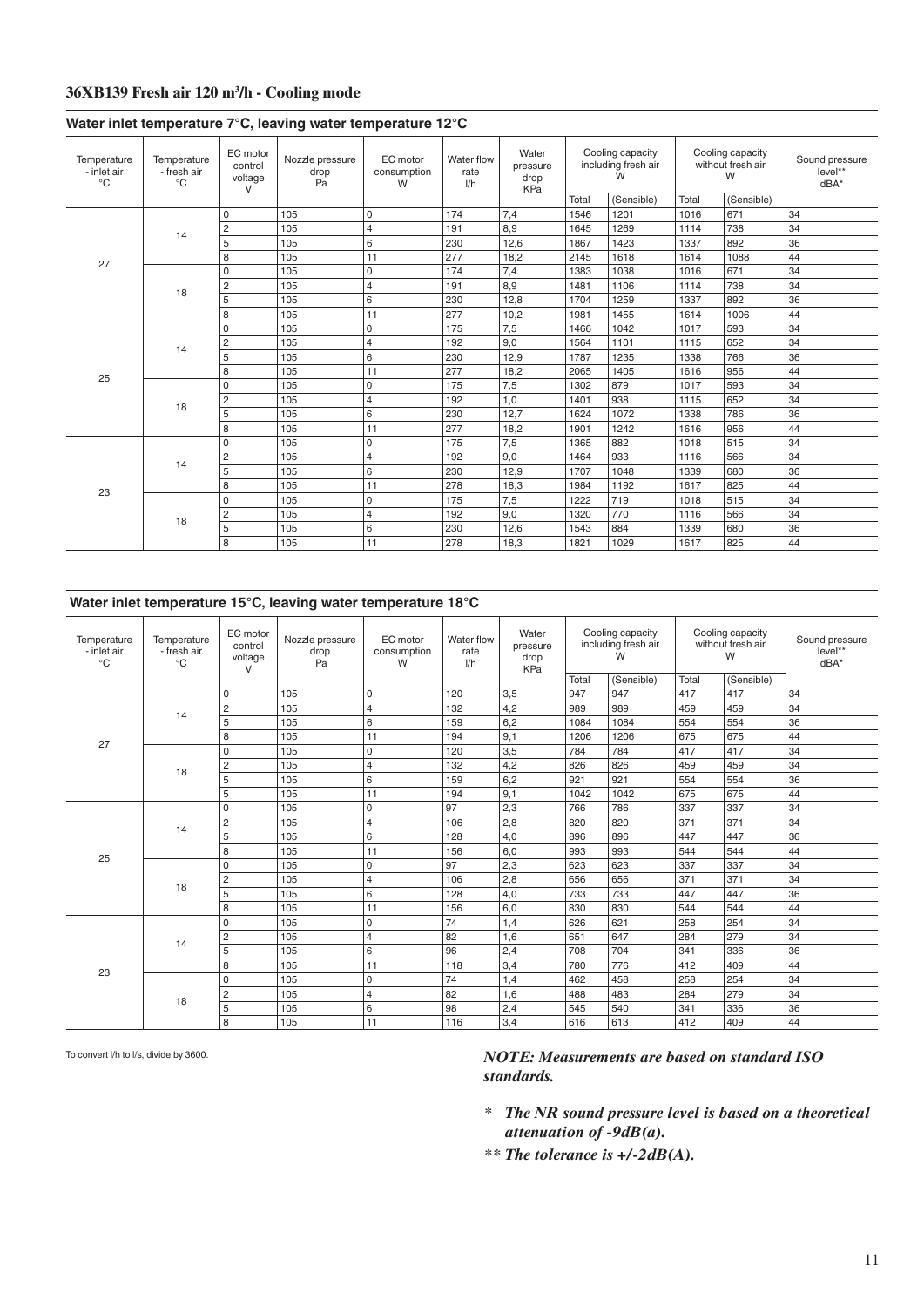#### **36XB139 Fresh air 30 m3 /h - Heating mode**

#### **Water inlet temperature 60°C, leaving water temperature 40°C**

| Temperature<br>- inlet air<br>°C | Temperature<br>- fresh air<br>℃ | EC motor control<br>voltage | Nozzle pressure<br>drop<br>Pa | EC motor<br>consumption | Water flow rate<br>l/h | Water pressure<br>drop<br><b>KPa</b> | Heating capacity<br>including fresh air | Sound pressure<br>level**<br>dBA* |
|----------------------------------|---------------------------------|-----------------------------|-------------------------------|-------------------------|------------------------|--------------------------------------|-----------------------------------------|-----------------------------------|
|                                  |                                 |                             |                               |                         | 15                     | 0,1                                  | 326                                     | 18                                |
| 20                               | 20                              |                             |                               |                         | 23                     | 0,2                                  | 519                                     | 18                                |
|                                  |                                 |                             |                               |                         | 43                     | 0,5                                  | 992                                     | 32                                |
|                                  |                                 |                             |                               |                         | 67                     | . .                                  | 1525                                    | 44                                |

#### **Water inlet temperature 45°C, leaving water temperature 35°C**

| Temperature<br>- inlet air<br>°C | Temperature<br>- fresh air<br>℃ | EC motor control<br>voltage | Nozzle pressure<br>drop<br>Pa | EC motor<br>consumption<br>v v | Water flow rate<br>l/h | Water pressure<br>drop<br><b>KPa</b> | Heating capacity<br>including fresh air | Sound pressure<br>level**<br>dBA' |
|----------------------------------|---------------------------------|-----------------------------|-------------------------------|--------------------------------|------------------------|--------------------------------------|-----------------------------------------|-----------------------------------|
|                                  |                                 |                             |                               |                                | 19                     | 0,2                                  | 215                                     | 18                                |
|                                  |                                 |                             |                               |                                | 30                     | 0,3                                  | 345                                     | 18                                |
| 20                               | 20                              |                             |                               |                                | 58                     | 0,8                                  | 662                                     | 32                                |
|                                  |                                 |                             |                               |                                | 89                     | 1,9                                  | 1023                                    | 44                                |

#### **36XB139 Fresh air 60 m3 /h - Heating mode**

#### **Water inlet temperature 60°C, leaving water temperature 40°C**

| Temperature<br>- inlet air<br>°C | Temperature<br>- fresh air<br>°C. | EC motor control<br>voltage | Nozzle pressure<br>drop<br>Pa | EC motor<br>consumption<br>W | Water flow rate<br>1/h | Water pressure<br>drop<br>KPa | Heating capacity<br>including fresh air | Sound pressure<br>level**<br>$dBA*$ |
|----------------------------------|-----------------------------------|-----------------------------|-------------------------------|------------------------------|------------------------|-------------------------------|-----------------------------------------|-------------------------------------|
| 20                               | 20                                |                             | 28                            |                              | 24                     | 0,2                           | 549                                     | 21                                  |
|                                  |                                   |                             | 28                            |                              | -32                    | 0,3                           | 734                                     | 21                                  |
|                                  |                                   |                             | 28                            |                              | 50                     | 0,6                           | 1144                                    | 32                                  |
|                                  |                                   |                             | 28                            |                              | 70                     | 1,2                           | 1603                                    | 44                                  |

#### **Water inlet temperature 45°C, leaving water temperature 35°C**

| Temperature<br>- inlet air<br>°C | Temperature<br>- fresh air<br>°C | EC motor control<br>voltage | Nozzle pressure<br>drop<br>Pa | EC motor<br>consumption<br>W | Water flow rate<br>I/h | Water pressure<br>drop<br><b>KPa</b> | Heating capacity<br>including fresh air | Sound pressure<br>level**<br>dBA* |
|----------------------------------|----------------------------------|-----------------------------|-------------------------------|------------------------------|------------------------|--------------------------------------|-----------------------------------------|-----------------------------------|
|                                  |                                  |                             |                               |                              |                        |                                      |                                         |                                   |
| 20                               | 20                               |                             |                               |                              | 30                     | 0,3                                  | 346                                     | 21                                |
|                                  |                                  |                             |                               |                              | -40                    | 0.4                                  | 465                                     | 21                                |
|                                  |                                  |                             |                               |                              | 63                     | 1.0                                  | 725                                     | 32                                |
|                                  |                                  |                             |                               |                              | 89                     | 1,9                                  | 1020                                    | 44                                |

To convert l/h to l/s, divide by 3600.

- *\* The NR sound pressure level is based on a theoretical attenuation of -9dB(a).*
- *\*\* The tolerance is +/-2dB(A).*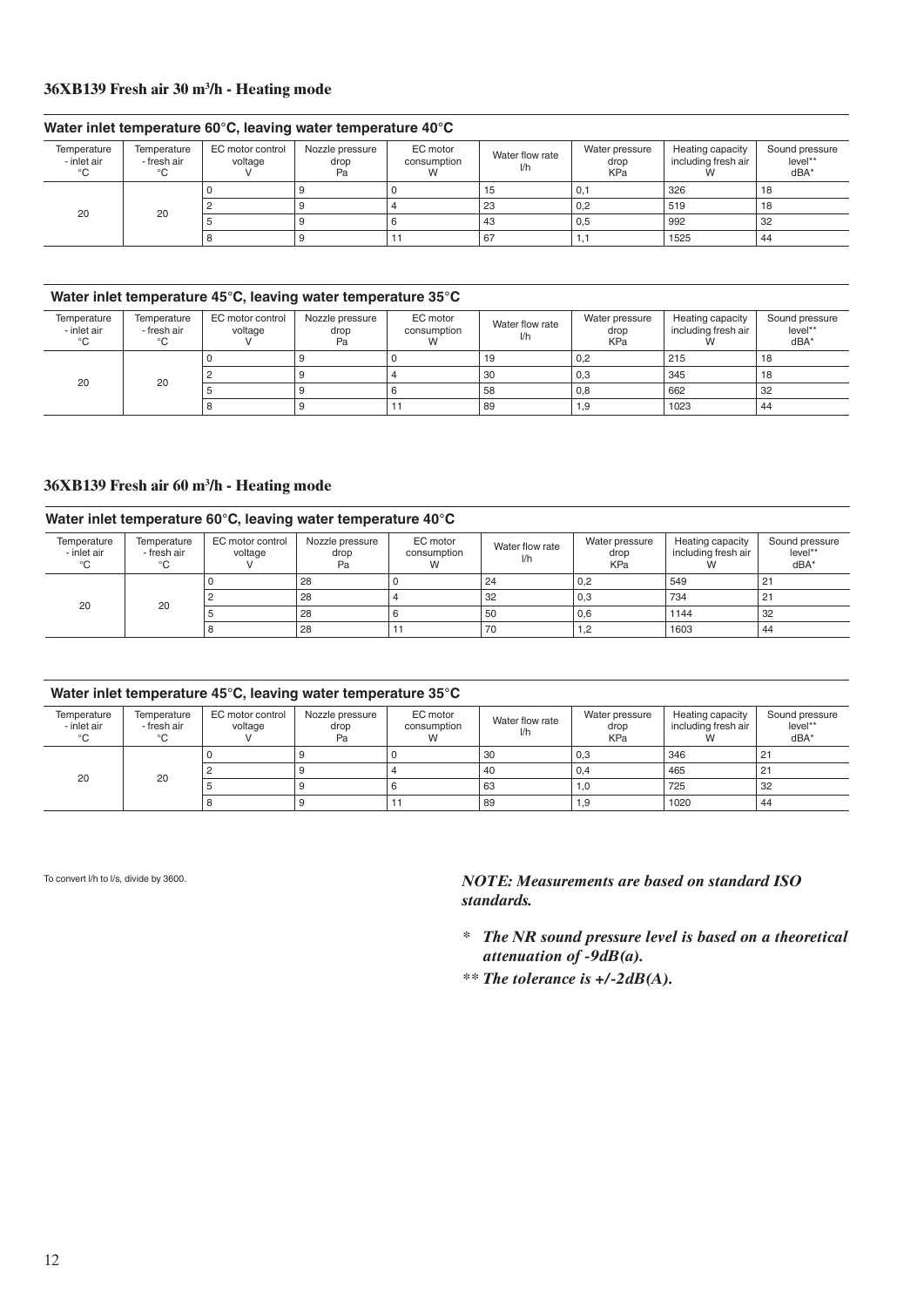#### **36XB139 Fresh air 90 m3 /h - Heating mode**

#### **Water inlet temperature 60°C, leaving water temperature 40°C**

| Temperature<br>- inlet air | Temperature<br>- fresh air<br>°C | EC motor control<br>voltage | Nozzle pressure<br>drop<br>Pa | EC motor<br>consumption | Water flow rate<br>I/h | Water pressure<br>drop<br><b>KPa</b> | Heating capacity<br>including fresh air | Sound pressure<br>level**<br>$dBA^*$ |
|----------------------------|----------------------------------|-----------------------------|-------------------------------|-------------------------|------------------------|--------------------------------------|-----------------------------------------|--------------------------------------|
| 20                         | 20                               |                             | 57                            |                         | 34                     | 0,3                                  | 769                                     | 29                                   |
|                            |                                  |                             | 57                            |                         | 42                     | 0.4                                  | 958                                     | 29                                   |
|                            |                                  |                             | 57                            |                         | 58                     | 0,8                                  | 1337                                    | 32                                   |
|                            |                                  |                             | 57                            |                         | 75                     | 1,3                                  | 1706                                    | 44                                   |

#### **Water inlet temperature 45°C, leaving water temperature 35°C**

| Temperature<br>- inlet air<br>$\sim$ | Temperature<br>- fresh air<br>°C | EC motor control<br>voltage | Nozzle pressure<br>drop<br>Pa | EC motor<br>consumption | Water flow rate<br>l/h | Water pressure<br>drop<br><b>KPa</b> | Heating capacity<br>including fresh air | Sound pressure<br>level**<br>$dBA*$ |
|--------------------------------------|----------------------------------|-----------------------------|-------------------------------|-------------------------|------------------------|--------------------------------------|-----------------------------------------|-------------------------------------|
| 20                                   | 20                               |                             | 57                            |                         | 45                     | 0,5                                  | 515                                     | 29                                  |
|                                      |                                  |                             | 57                            |                         | 56                     | 0,8                                  | 639                                     | 29                                  |
|                                      |                                  |                             | 57                            |                         | 78                     | 1,5                                  | 896                                     | 32                                  |
|                                      |                                  |                             | 57                            |                         | 100                    | 2,4                                  | 1147                                    | 44                                  |

#### **36XB139 Fresh air 120 m3 /h - Heating mode**

#### **Water inlet temperature 60°C, leaving water temperature 40°C**

| Temperature<br>- inlet air<br>°C | Temperature<br>- fresh air<br>°C | EC motor control<br>voltage | Nozzle pressure<br>drop<br>Pa | EC motor<br>consumption<br>W | Water flow rate<br>1/h | Water pressure<br>drop<br><b>KPa</b> | Heating capacity<br>including fresh air | Sound pressure<br>level**<br>dBA* |
|----------------------------------|----------------------------------|-----------------------------|-------------------------------|------------------------------|------------------------|--------------------------------------|-----------------------------------------|-----------------------------------|
| 20                               | 20                               |                             | 105                           |                              | 53                     | 0,7                                  | 1209                                    | 34                                |
|                                  |                                  |                             | 105                           |                              | 58                     | 0,8                                  | 1324                                    | 34                                |
|                                  |                                  |                             | 105                           |                              | 69                     | 1,2                                  | 1563                                    | 36                                |
|                                  |                                  |                             | 105                           |                              | 84                     | 1,1                                  | 1909                                    | 44                                |

#### **Water inlet temperature 45°C, leaving water temperature 35°C**

|                                  |                                  |                             | .                             |                         |                        |                                      |                                         |                                               |
|----------------------------------|----------------------------------|-----------------------------|-------------------------------|-------------------------|------------------------|--------------------------------------|-----------------------------------------|-----------------------------------------------|
| Temperature<br>- inlet air<br>°C | Temperature<br>- fresh air<br>°C | EC motor control<br>voltage | Nozzle pressure<br>drop<br>Pa | EC motor<br>consumption | Water flow rate<br>1/h | Water pressure<br>drop<br><b>KPa</b> | Heating capacity<br>including fresh air | Sound pressure<br>level**<br>dBA <sup>*</sup> |
| 20                               | 20                               |                             | 105                           |                         | 70                     | 1,2                                  | 809                                     | 34                                            |
|                                  |                                  |                             | 105                           |                         | 77                     | 1.4                                  | 887                                     | 34                                            |
|                                  |                                  |                             | 105                           | o                       | 92                     | 2.7                                  | 1063                                    | 36                                            |
|                                  |                                  |                             | 105                           |                         | 112                    | 3,0                                  | 1286                                    | 44                                            |

To convert l/h to l/s, divide by 3600.

- *\* The NR sound pressure level is based on a theoretical attenuation of -9dB(a).*
- *\*\* The tolerance is +/-2dB(A).*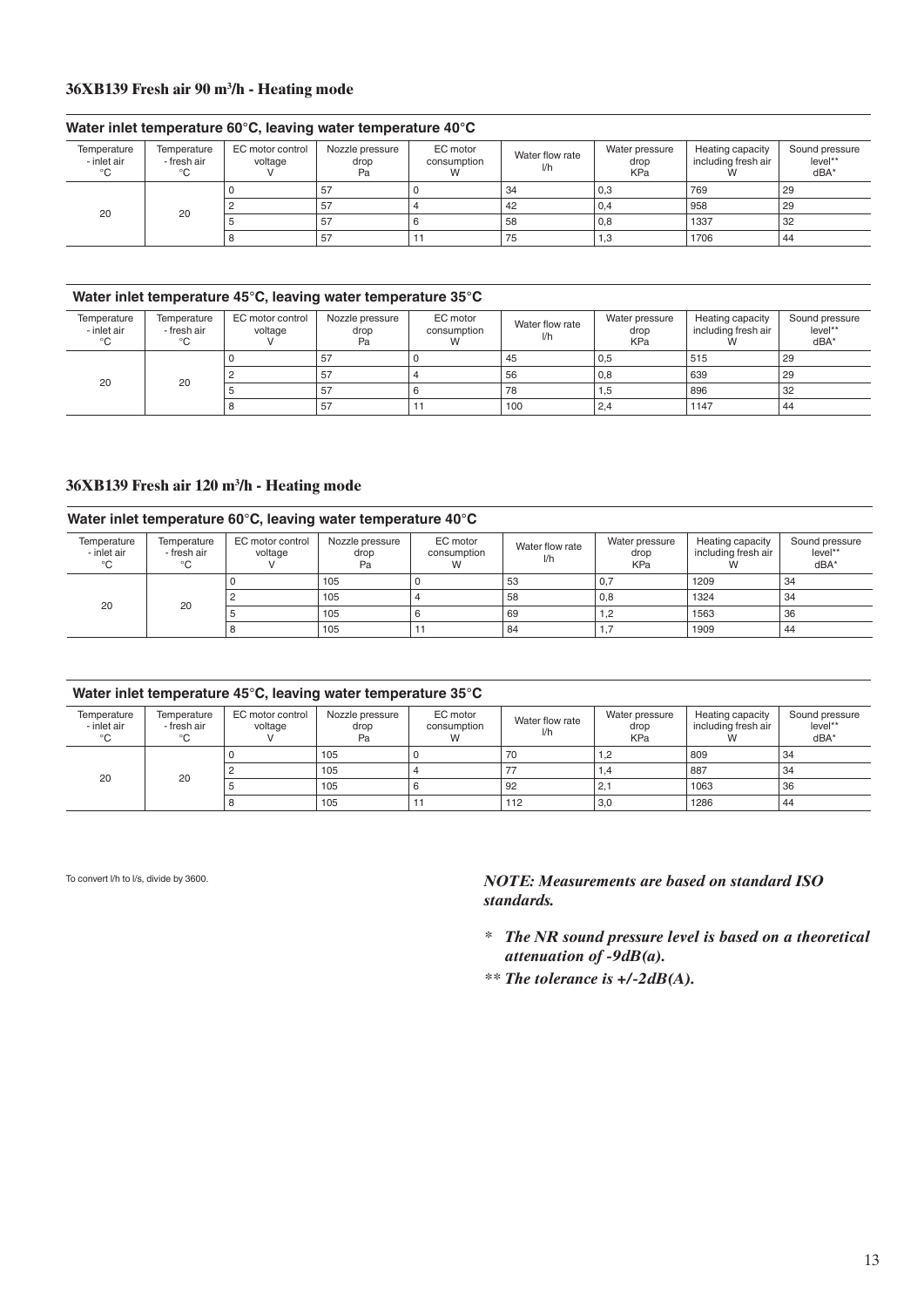#### **7 - Codification**